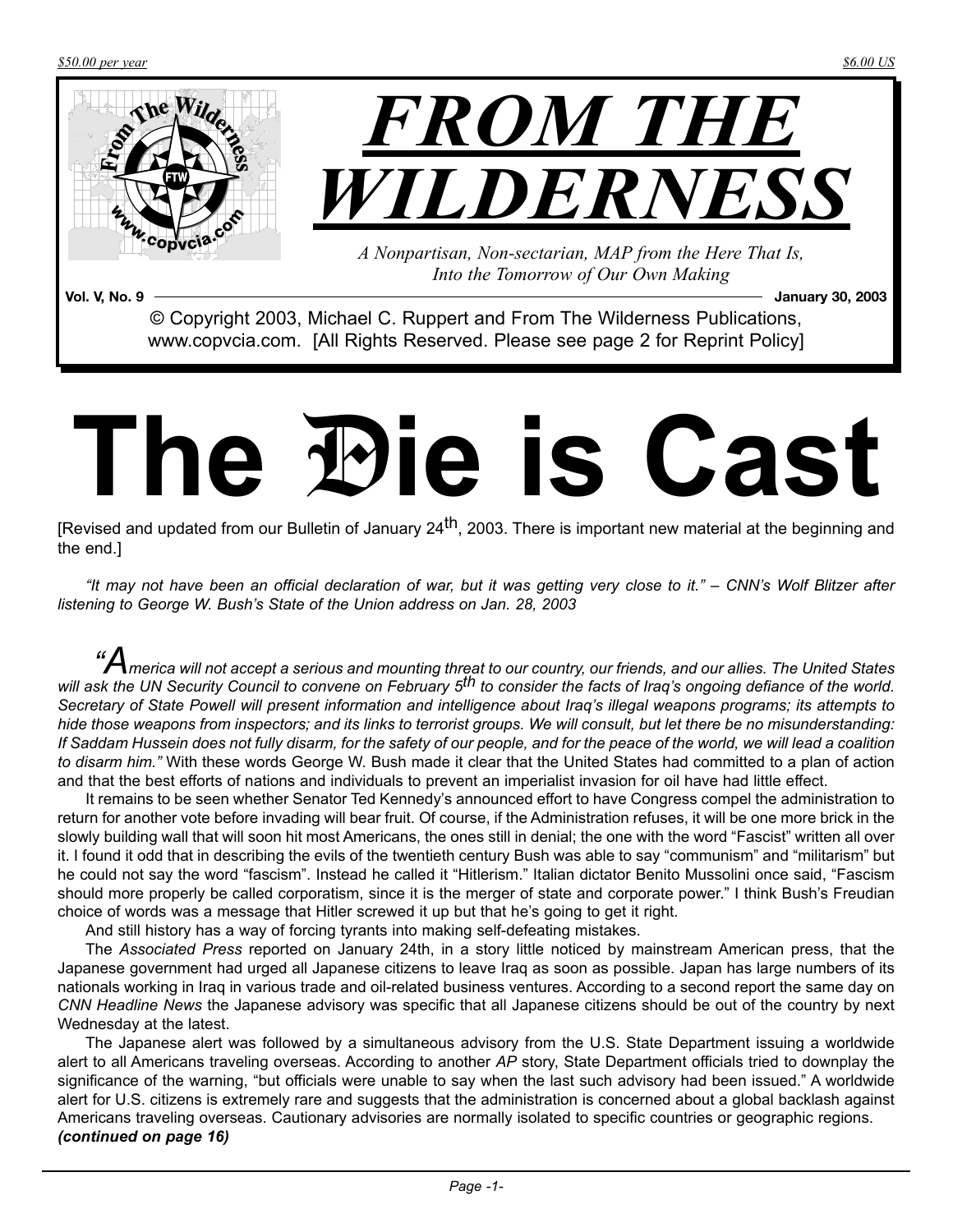### *From The Wilderness*

Michael C. Ruppert Publisher/Editor

Contributing Editor--------------- Peter Dale Scott, Ph.D. Contributing Editor – Energy ---------- Dale Allen Pfeiffer Office of Public Affairs---------------------- Michael Leon

*From The Wilderness* is published eleven times annually. Subscriptions are \$50 (US) for 12 issues.

#### *From The Wilderness*

P.O. Box 6061- 350, Sherman Oaks, CA 91413 [www.copvcia.com](http://www.copvcia.com) e-mail – editorial: mruppert@copvcia.com e-mail – subscriptions and customer service: service@copvcia.com

(818) 788-8791 \* (818) 981-2847 fax

#### **TABLE of CONTENTS**

| Emptying The Larder: The First Real Pains of Peak Oil<br>and Natural Gas Depletion Are Hitting Home 3 |
|-------------------------------------------------------------------------------------------------------|
| From Our Friends in Calgary, Alberta, Canada 8                                                        |
| <b>Impeachment Resolution Against President</b>                                                       |
| Principles of the Nuremberg Tribunal, 1950 11                                                         |
|                                                                                                       |
|                                                                                                       |
|                                                                                                       |

#### **REPRINT POLICY**

Any story, originally published in From The Wilderness, more than thirty days old may be reprinted in its entirety, non-commercially, if, and only if, the author's name remains attached and the following statement appears:

"Reprinted with permission, Michael C. Ruppert and From The Wilderness Publications, www.copvcia.com, P.O. Box 6061-350, Sherman Oaks, CA, 91413. 818-788-8791. *FTW* is published monthly, annual subscriptions are \$50 per year."

THIS WAIVER DOES NOT APPLY TO PUBLICATION OF NEW BOOKS.

For reprint permission for "for profit" publication, please contact Michael Leon. For Terms and Conditions on subscriptions and the From The Wilderness website, please see our website at: www.fromthewilderness.com

# **Thank You!**

For the past seven months I have been engaged in the most laborious effort of my life, the writing of my new book, *Crossing the Rubicon: America's Descent Into Fascism at the End of the Age of Oil*. I am pleased to announce that the project is nearly complete and that the book will go on sale through our publisher, Los Angelesbased Feral House, sometime in the spring. Don't worry, when I have an exact release date you'll be the first to know.

The process of writing and researching this book has been costly. The most apparent cost to me was the time that it took away from *From The Wilderness* and building it into an even better vehicle to give you life-and-death, critical information on a timely basis. Because so much of my attention has been focused on the book, and because we are planning to relocate to Oregon as soon as possible after the book is published, *FTW* has lost the services of our staff writers who won't be able to make the move. As you can see, however, we have not had a shortage of material from the many great talents that are arising in these troubled times.

Next month, as a way of saying thank you to the subscribers who have been so loyal and supportive, I have received permission from the publisher to release one sample chapter from the 27-chapter book to our subscribers only. That chapter, titled *Eating the Chosen People,* will comprise the bulk of our next newsletter and it will not be available anywhere else, to anyone else.

And I want to promise all of you that all of my efforts will now be devoted to the critical task of timely reporting of events and an expansion of *FTW's* ability to keep you better informed and give you a better map of this dangerous world in which we live.

In March of 2003 *FTW* will celebrate five continuous years of publication. From our first mailing of 68 newsletters to a current subscriber base of over 5,000 with more than 4,000 visits a day to our web site we have all come a long way. And all of us have so much more to do. I cannot thank you enough.

Michael C. Ruppert Publisher/Editor From The Wilderness [www.fromthewilderness.com](http://www.fromthewilderness.com)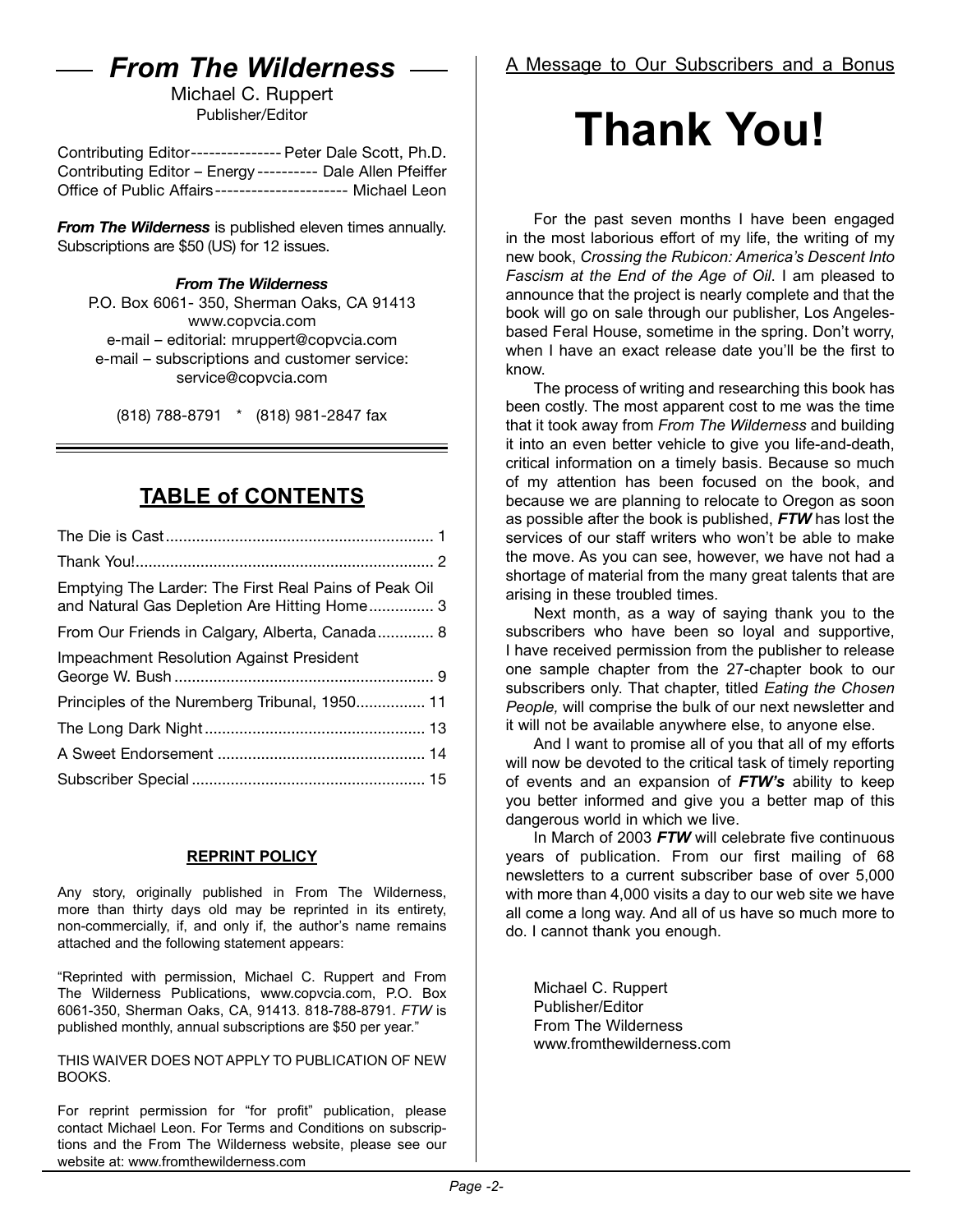# **Emptying the Larder**

### **The First Real Pains of Peak Oil and Natural Gas Depletion Are Hitting Home in the U.S. As Ranchers Pick Up Rifles and Oil Stocks Hit 27-Year Lows**

### **Can \$3.00 Gasoline Be Far Behind?**

by Dale Allen Pfeiffer, *FTW* Contributing Editor for Energy

*[The signs are all around us this winter. But few see or admit them. A world on the brink of self-destruction and in denial about what is coming does not have much longer to wait before the first pains of hydrocarbon depletion become felt. In fact there are some, right here, right now, in America who are already feeling the first pains. And already the pattern that has been defined by generations of corporate plutocracy is becoming set in stone. "Just give me mine! I feel sorry for the poor bastards who are victims but I can't help them. It's not my responsibility!" This is the evolving human credo for the 21st Century. – MCR]*

Jan. 30, 2003, 1900 PST (FTW)

#### **NATURAL GAS**

It has been a very cold winter out here in the Midwest, with temperatures hovering below 20° Fahrenheit, and frequently flirting with sub-zero. Meteorologists can find no relief in sight. Even the Deep South has stepped into the deep freeze. Furnaces are working overtime trying to heat homes and buildings, and more and more of these furnaces are running on natural gas (NG).

Due to heating demands, and increased demands from industry as well, the Energy Information Agency (EIA) has recently stated that US demand for NG will rise by 8.7% over last winter's demand. For all of 2003, they are predicting that NG demand will be up by 4.7%. Due to this increase in demand, the EIA expects NG price at the wellhead to rise to an average of \$3.90 per million British Thermal Units (MMBtu's).1

NG demand, and as a consequence NG prices, fluctuate throughout the year, with peaks during the winter heating season and again during the summer cooling season. In the week of January 8th, 2003, NG prices had risen to \$5.43/MMBtu, compared to last year's price of \$2.39/MMBtu. The most recent EIA report claims a 136 Billion Cubic Feet (Bcf) withdrawal from reserves, while the industry and Wall Street were expecting only a 108-116 Bcf withdrawal. If National Oceanic & Atmospheric Administration (NOAA) predictions are correct, then it is expected that the next EIA weekly report will show a withdrawal of approximately 200 Bcf. Overall, US NG storage is down to 2,195 Bcf, compared to storage of 2, 648 Bcf one year ago. Canadian NG storage is down to 295.2 Bcf, compared to 443.8 Bcf one year ago.

Due to these figures, in their Natural Gas Industry Update dated January 16th, Raymond James & Associates stated their belief that "…natural gas markets are poised for a major supply shock this winter."<sup>2</sup> Equity analysts at leading Wall Street firms are beginning to bandy about numbers in the \$6-8/MMBtu range for the first quarter of 2003.3 While other sources do not expect to see a supply shock this winter, they say that withdrawal combined with lowered production rates will lead to a shock next winter. Experts fear that persistent frigid weather could draw down inventories as low as 800 Bcf by the beginning of April.<sup>4</sup> On top of this, increased use of NG for electricity generation and the continuing fall in US NG production could lead to lower than usual storage reserve replacement during the April to October injection season. Thus we could begin the winter of 2003-2004 with an unprecedented deficit in available supplies of natural gas.<sup>5</sup>

Even US government officials over the past year have begun to voice concerns about NG supply and prices. Witness the following remark from Rebecca Watson, Assistant Secretary of the Interior for Lands and Minerals, in a keynote address at the Four Corners Oil and Gas Conference: "In the next one to five years we are expecting a severe shortage of natural gas. I encourage natural gas production on public lands."6

#### Signs of Depletion

With the price of NG climbing and expected to continue doing so, and with demand also continuing to climb, you would expect that energy companies are rushing to ramp up new production. Not so. A recent Lehman Brothers report sees 2003 natural gas production falling by as much as 3%. And they expect this trend to continue for the foreseeable future.<sup>7</sup> Most of the reserves upon which the US has been drawing for many years are aging. The easy-access reserves are depleted, forcing explorers to spend money searching elsewhere. Exploration and production are becoming more costly, and as a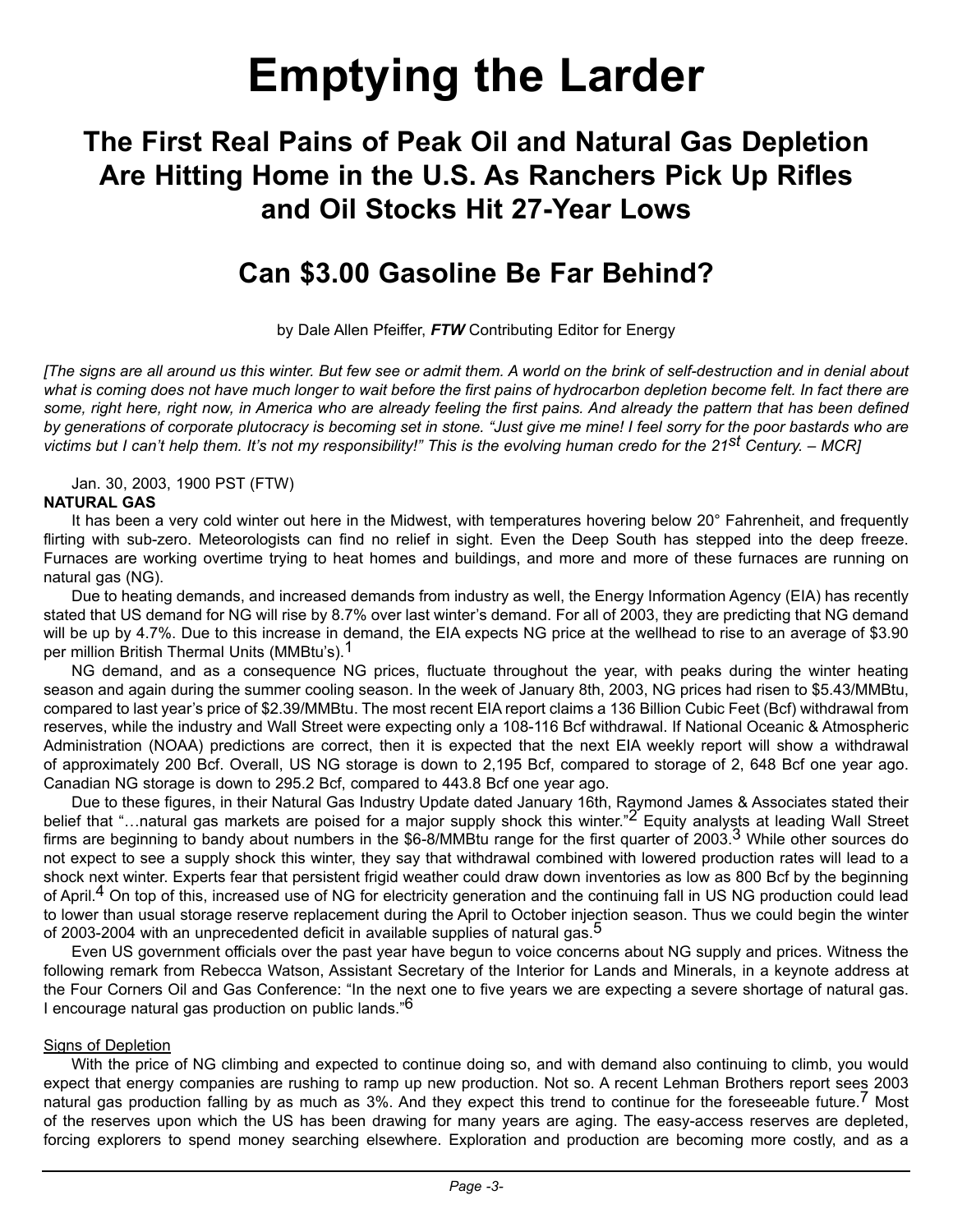result exploration & production companies are appearing as a riskier proposition to investors. In a December report, Thomas Driscoll of Lehman Brothers Inc. said production per share fell by 5 to 6% in 2002, in spite of roughly 100% of cash flow being reinvested.<sup>8</sup>

On top of this, the natural gas industry as a whole has suffered from lack of confidence due to the Enron scandal and the California energy crisis. Many of these companies are in danger of bankruptcy due to a downgrading of debt resulting higher interest rates and other stringent requirements. As a result of Enron, investors simply do not trust the energy companies. And the situation is no better in Canada. According to Canada's National Energy Board (NEB), NG production for 2002 is likely to average 16.6 Bcf/day, down from expectations of 17.5 Bcf/day, this in spite of a more than 40% increase in drilling activity. The NEB now predicts that production from the Western Canadian Sedimentary Basin (WCSB) by year-end 2004 could decline by 4.0% below the year-end 2001 production rate.<sup>9</sup>

The WCSB has reached maturity and production is beginning to decline. Over the last couple of years this decline has been masked by the discovery and quick ramping up of the Massive Lady Fern reserve. Now, however, the Lady Fern has been depleted at faster than expected rates, and no other such discoveries have been made. As a result, Canadian NG exports to the US fell 0.5% in 2002 compared with the previous year. This is the first such decline in almost twenty years. Exports to the US are expected to drop by an additional 2% in 2003.<sup>10</sup>

The 40% increase in drilling activity has barely managed to keep NG production flat. This is because the initial productivity of new wells has been declining steadily since 1996. Furthermore, the rate of production from these new wells has been declining at increasing rates.<sup>11</sup> The flattening or declining NG production has led to competition for NG between Canadian oil sand extraction projects and US consumers.<sup>12</sup> Though not explicitly stated, rising NG prices are likely to have played a part in the shelving of one major oil sands project.<sup>13 14</sup> Earlier this year, this writer voiced the doubts expressed by many analysts that Canadian oil sands would rescue us from the depletion of conventional oil reserves due to rising costs of NG required by such an energy intensive undertaking. This recent news strengthens those doubts.

So, with production flattening and declining in both US and Canadian traditional supply basins, where are we to turn to supply the increasing demand for NG? The huge gas reserves located under the permafrost of Alaska and the Canadian Arctic are looked to by many to salvage the NG supply. However, the various pipeline projects under consideration for moving this NG won't likely begin construction until 2007 at the earliest.<sup>15</sup> Moreover, studies are only now beginning to judge how economically viable these projects will be. The preliminary studies indicate that these projects will only be viable if NG can maintain a higher average price, and then only with government subsidies and tax breaks.<sup>16</sup>

There is also a lot of talk about turning to Liquefied Natural Gas (LNG) imports to bridge the gap between supply and demand. The LNG supply is growing rapidly worldwide, with Indonesia in the forefront as the top LNG exporter in the world. However, LNG must be priced higher than traditional NG, and due to the physics and chemistry of conversion, transport, and reconstitution, LNG will always have a poor net energy profile when compared to traditional NG. LNG currently meets less than 1% of North American demand, and it would require a gas price of about \$4 for 1,000 cubic feet for new investment. Therefore, it will be many years before LNG imports are capable of filling the gap between supply and demand.<sup>17</sup>

#### Coal Bed Methane: You Can Have Beef or Gas to Cook It, But Not Both

The exploration & production industry, along with the US government, are placing their hopes in coal bed methane extraction, most notably on public lands in the West. The US government is doing its utmost to spur on coal bed methane production from public lands. On Thursday, January 16th, the Bush administration released a report estimating natural gas reserves on public land in the West. Areas listed in the study are the San Juan Paradox in New Mexico, the Montana Thrust Belt, Colorado's Uinta Piceance, and Wyoming's Green River Valley and Powder River Basin. The US Geological Survey (USGS) estimates that these five areas contain 1.9 billion barrels of crude oil (a 4 month supply for the US) and 181 trillion cubic feet of natural gas (an 8 year supply). The study, which includes national monuments, national forests and lands for which surface use is leased to ranchers, will provide a sort of a shopping guide to the NG exploration and production industry.<sup>18</sup> This study, prepared by the Interior, Agriculture and Energy Departments, further concludes that a large majority of oil and natural gas reserves on western federal land can be tapped with minimal leasing restrictions.<sup>19</sup>

This report has environmentalists up in arms, and they have a new and unexpected ally in the ranching community. Ranchers are finding it very difficult to coexist with the NG operations. Family wells are becoming unsafe, streams are bubbling with odorous and flammable methane gas. Aquifers and artesian wells on which people depend for water are failing. Many ranchers are being driven out of business, and many more will follow suit. Some ranchers have attempted lockouts; others have picked up guns and taken out their frustrations on methane compressors and other equipment.<sup>20</sup>

In areas which were once pristine, hundreds of miles of access roads are laid in order to reach the well sites. The landscape is also covered with power lines, wells, compressor stations, and various other types of industrial rubbish. There is no Federal law requiring remediation of the access roads or wells, nor are there state laws in place to protect either people or the land from these ravages.<sup>21</sup>

But the worst problem has to be the waste water. In most areas, the coal bed methane is trapped beneath vast aquifers. This water must be extracted to access the NG, and it is pumped in staggering amounts. For instance, drillers in the Powder River Basin are expected to pump out 3.2 million acre-feet of water—as much water as New York City uses in two and a half years! Most of this water is contaminated with salts and metals which quickly destroy the surrounding pasture land.<sup>22</sup>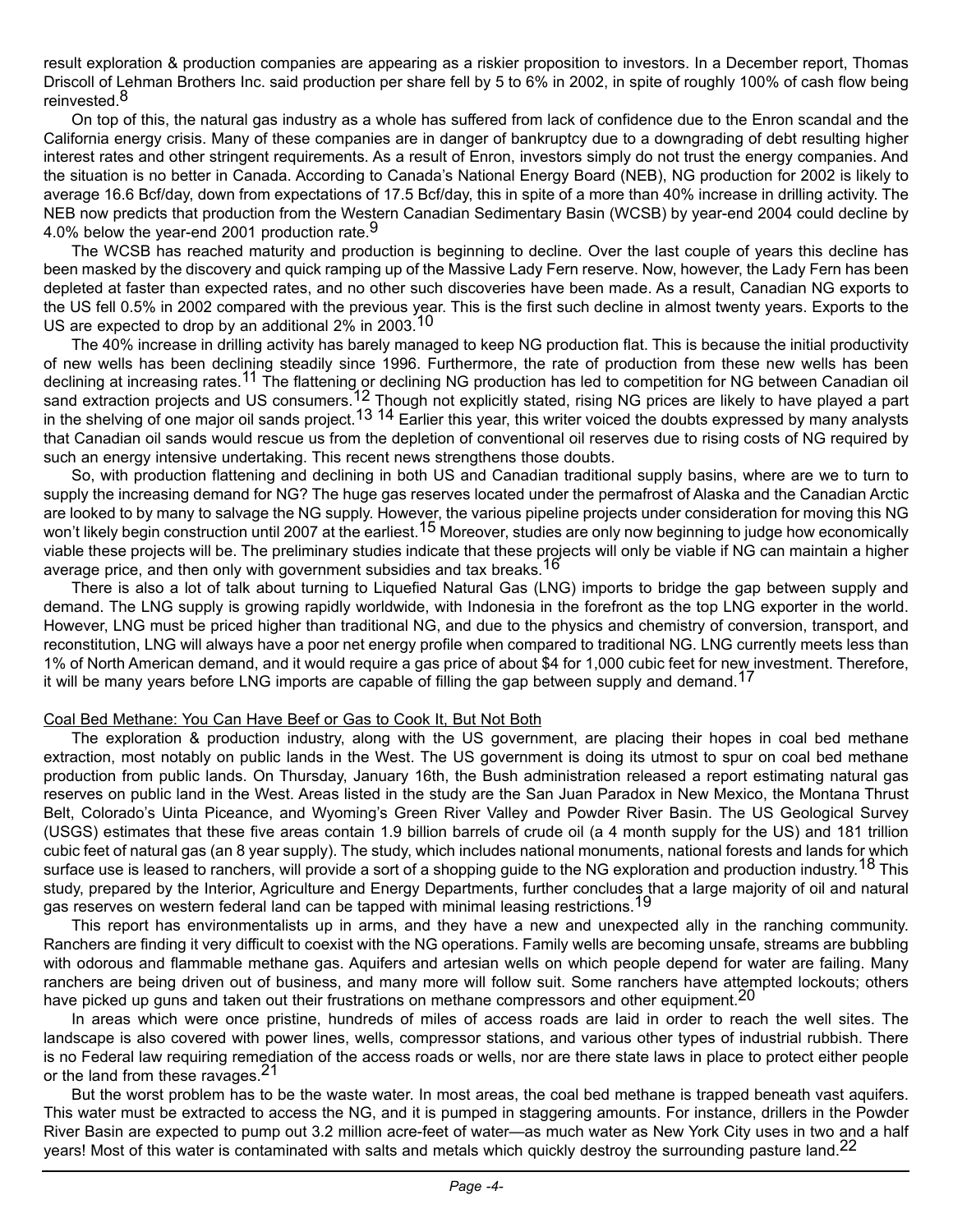Ranchers are banding together with environmentalists to fight the NG companies. But there isn't much which can really be done. The Bush administration sides with the NG industry. Federal laws grant dual use with surface leasing to ranchers but mining rights to industry bidders. Environmental laws are few, and are being reduced even now. Ultimately, if it is a choice between NG for furnaces in the winter and for electricity to power air conditioners in the summer, or pristine lands and ranching, then the ranchers and the environment are bound to lose.

And coal bed methane extraction will be a temporary answer at best. Industry data indicates that, while cheap to produce, coal bed methane production has a very short lifetime. Already, industry officials are signaling the end of production in the San Juan Basin. The industry consensus is that the San Juan Basin is already aging, leading to increased costs to access deeper reserves. BP San Juan Basin Resource Manager Bill Policky is quoted as saying, "We are looking at a 1 to 2 percent decline each year due to the basin's maturity.... We're not doing a lot of exploration in the San Juan Basin. Costs are going up."<sup>23</sup>

Richard Fraley, vice-president of Burlington Resources' San Juan Division, agrees, "We've likely seen the last years of significant growth." Both men, along with Phillips Petroleum Area Manager Danny Jaap, agreed that exploration for deeper gas was cost prohibitive.<sup>24</sup> It would be more profitable for them to simply move on to the next basin.

This is likely to be the pattern for coal bed methane extraction in the West: force out the locals, pump the cheap gas and then move on -- leaving the mess behind for somebody else to worry about. Meanwhile, homeowners will pay higher heating and electric bills.

#### **OIL**

In most cases industrial users and power generating stations can use either NG or oil to generate electricity. NG powered electricity generating plants can easily switch to oil products if the price of NG climbs too high. The same is true for most industrial power generation. Normally, this capability would function as a safety mechanism to lower demand and help to hold NG prices down. However, that is simply not the case now, as the market for both fuels is rising. According to Laurie Cramer, spokeswoman for the Natural Gas Supply Association, "We're probably at the stage where people would be considering switching, but there's all this oil volatility. So utility companies are having to do some hard thinking about the best fuel mix for their needs." 25

Despite rising petroleum prices, there has been an increased demand for residual fuel (basically the dregs and leftovers from the refining process), as some industries and power generating plants seek to escape the rising prices of NG. Residual fuel demand has been at a record low for most of the year, but in December 2002 demand jumped 33.5% from a year ago.<sup>26</sup> Yet the price of oil products is surging upward as well, as any motorist can tell you.

Oil prices have risen more than 30% in two months, and analysts say the rally is far from over.<sup>27</sup> On Thursday, January 16th, crude oil futures for February rose 83 cents to \$33.20 per barrel on the New York Mercantile Exchange. This is the highest closing price since November 30th, 2000.<sup>28</sup> Oil prices are rising due to the continuing shortfall in Venezuelan oil exports, and the threat of war with Iraq. If the situation continues to worsen, economist and *CBS MarketWatch* columnist, Paul Erdman, says we could easily see crude oil jump to \$50 per barrel, which would send gasoline prices through the roof.<sup>29</sup>

Even as crude prices are rising, the market has not yet reacted by lowering demand. Implied US crude demand in early January rose 8.1% from a year earlier, placing US domestic demand at 14.6 million barrels per day, according to the American Petroleum Institute.<sup>30</sup> According to Paul Horswell, oil analyst at JP Morgan, with US refineries guzzling 15 million barrels of crude every day, there is only four hours of slack in the system.<sup>31</sup> To meet this demand, US oil companies have had to tap their reserves. And this draw down of reserves is beginning to raise alarm throughout the industry.

In the *Weekly Petroleum Status Report* issued January 16th, the Energy Information Agency (EIA) states that crude oil stocks (excluding the Strategic Petroleum Reserve) are down 2.3% from the previous week, at 272.3 million barrels. They are down 13.4% from stocks a year ago—the lowest level they have seen in 27 years. In one week, refineries drained 6.5 million barrels from their crude reserves, bringing them dangerously close to the Lower Operational Inventory Level (LOIL) of 270 million barrels.<sup>32</sup> If the drawdown continues at the same pace (and it would be difficult to turn around this momentum in the space of a single week) the next *Weekly Petroleum Status Report*, due January 23rd, will place crude stocks below the LOIL. The LOIL is the level at which it is expected that refineries will begin having supply disruptions.

Whether or not we see these disruptions at the gas pump and elsewhere will depend in part on how long crude stocks languish below the LOIL. The EIA reports that for the same period gasoline stocks were up by 5.8 million barrels from a week ago, to 215.6 million barrels. Likewise, distillate fuel oil inventories were up by 2.6 million barrels from a week before, for a total of 132.3 million barrels.<sup>33</sup> Thus stocks of refined petroleum products give us a little slack should refinery disruptions ensue. According to Lawrence Eagles, a commodity analyst at GNI, if imports halted completely, remaining reserves plus the Strategic Petroleum Reserve (SPR) and stocks of refined petroleum products could keep the US economy going for 77 days.<sup>34</sup>

Despite the low stocks and signs of panic in the industry and on Wall Street, the American Petroleum Institute (API) has advised President Bush not to open up the Strategic Petroleum Reserve. To quote the API's chief economist, John Felmy: "I don't see a reason, really, to release the SPR. We can't declare an emergency at this point."35 Mr. Felmy is quoted elsewhere as saying, "The SPR was not designed for price manipulation and we might need it later on."36 President Bush has indicated previously that he has no intention of dipping into the SPR. The White House may be planning to keep back supplies until the beginning of War with Iraq, when oil prices are expected to climb much higher. It might be the Bush administration's intension to curb growing dissent for the war with soaring oil prices.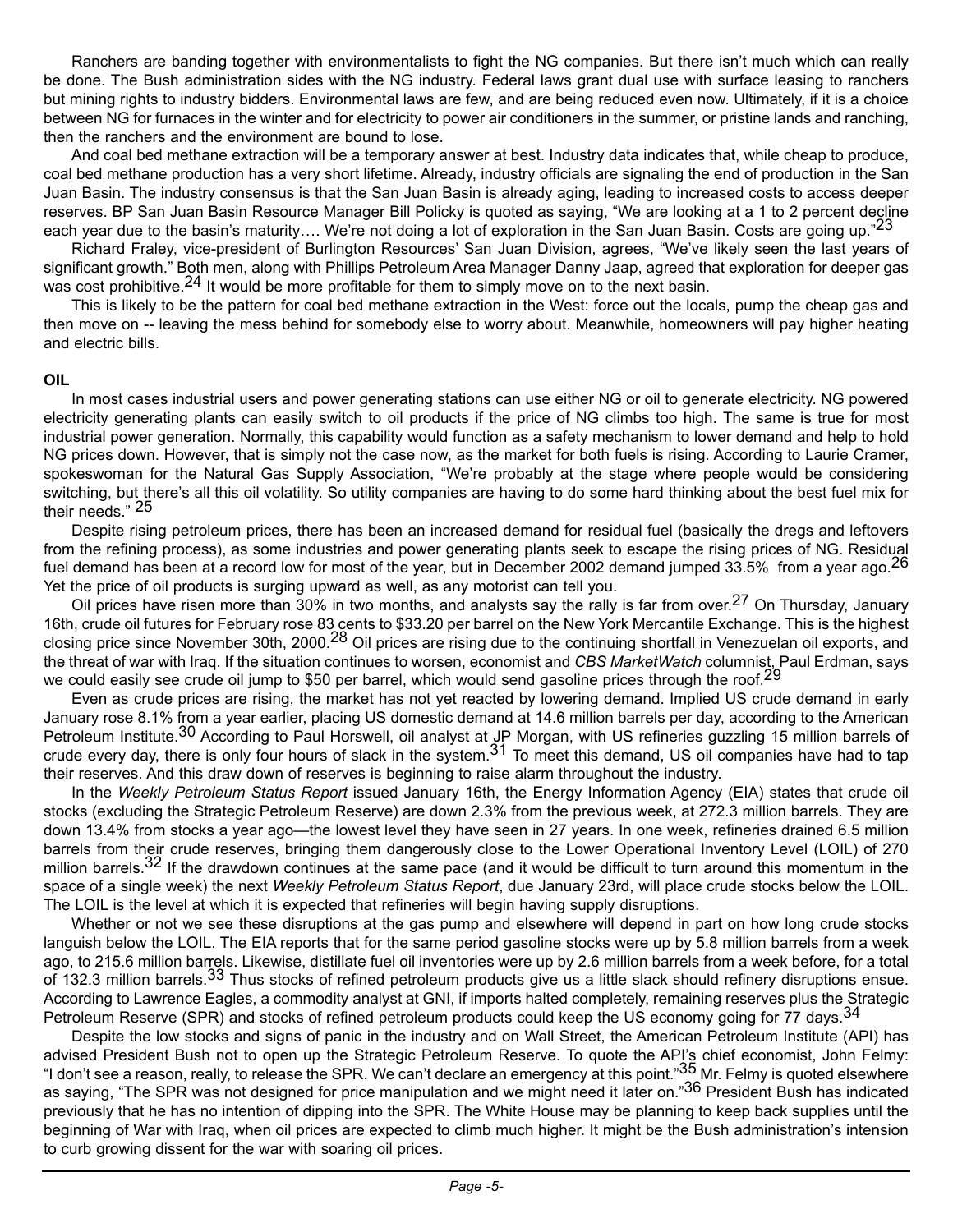There has been some minor relief in oil futures on Wall Street with OPEC's announcement that it has agreed to increase output quotas by 1.5 million barrels per day starting on February 1st. This decision was made in an effort to make up for Venezuelan exports. However, increased production from OPEC won't reach the United States for two months.37 This announcement did calm the oil market temporarily, but prices since then have continued to jump, suggesting that traders are losing faith in OPEC's ability to help.

Traders may have good reason to lose faith in OPEC's ability to hold down prices. Due to quota violations, all member countries are already pumping at the levels equal to the 1.5 million barrel/day quota increase. And a 1.5 million barrel/day increase will only cover half of Venezuela's normal daily exports. Aside from Iraq, only Saudi Arabia has the significant capability to boost output. The Saudis could boost production to 10.5 million barrel/day within 90 days; given a significant investment. 38 Beyond that, there are grave worries about the spare capacity of the various OPEC countries.

Many within the oil industry are worried that a war in Iraq on top of the Venezuelan oil lockout will place declining production beyond OPEC's ability to reign in prices. This could cause the largest oil market shortfall in history, a top analyst at Goldman Sachs has warned.<sup>39</sup> If OPEC cannot cover a dual outage from both Iraq and Venezuela, the Paris-based International Energy Agency (IEA) could order an emergency release. This would include the US SPR. The last time such an order was issued by the IEA was during the 1990-1991 Gulf War.<sup>40</sup>

There are few signs that the oil lockout in Venezuela will be resolved soon. In fact, both sides seem to be digging in and refusing to negotiate.<sup>41</sup> There is even a report from VHeadline.com that President Chavez's opposition has placed a price of \$100 million (US) bounty on his head. There is supposed to be a death list naming the rest of Chavez's administration and other key supporters.42 Whether this is a sign of determination or desperation is uncertain. In the *Weekly Petroleum Status Report*, the EIA states: It appears that while crude oil imports from Venezuela continue to be much lower than normal, they have increased some over the last two weeks. Total motor gasoline imports (including both finished gasoline and gasoline blending components) averaged nearly 800,000 barrels per day last week, while distillate fuel imports averaged 400,000 barrels per day last week.<sup>43</sup>

This seems to suggest that Chavez is beginning to wrestle control of the Venezuelan oil industry away from the opposition. However, it should be noted that even if the opposition does cave in, it will be a long and difficult haul to bring the idled production back on line. Venezuela pumps a heavy crude which requires constant rotating. Without rotating, the oil becomes more viscous until it has the consistency of cooling tar. And it can even freeze up entirely. It will require time, expertise and the right equipment to get the wells up and running again. And some of the older wells may have to be abandoned entirely.<sup>44</sup> Personally, I wish President Chavez and the people of Venezuela luck in their efforts to fight off a coup of the business elite.

Concerning Iraq, Foreign Secretary Jack Straw has stated that oil is a key factor behind the UK's participation in a US-led war against Iraq. Privately, within the ruling circles of both the UK and the US, government officials are admitting that oil is the main reason for an attack upon Iraq.45 A report from the *Dow Jones Newswire* archived on the Schlumberger Ltd. website states quite plainly that opening the country to foreign investment could provide a much needed boost for companies such as Halliburton Co., Schlumberger Ltd., and Baker Hughes Inc.<sup>46</sup>

More importantly, though not noted anywhere in the press, Iraqi oil would help the US retain world hegemony following the peak of global oil production.

Perhaps U.S. and British intentions will become much clearer once the war has begun. If the US and the UK rush a major force in to occupy the oil fields while sending only the required forces to do the job against the Iraqi army and Republican Guard, this would be a clear indication of US and UK priorities. Other journalists have plausibly argued that the plan may be for a quick occupation of the oil fields followed by a long siege of Baghdad. This would give US and UK control over the oil fields and avoid the political fall-out of mounting casualties which usually accrue from urban warfare. The hope would be that Saddam's people would quickly tire of the siege and his Republican Guard would abandon him without the payments provided by oil profits. However, if the citizens of Baghdad stand firmly together and should the Republican Guard remain loyal to Saddam, their suffering and heroics could turn world opinion adamantly against the U.S. and might even cause the U.S. public to turn on the Bush administration.47 Should this be the strategy of the Bush administration, then they will want the siege of Baghdad to be as short-lived as possible.

For the US and for the world, current events are beginning to reveal the lie of abundant oil resources. Word of peak oil is beginning to leak out, in spite of the best efforts of pundits on both the right and the left to assure people and deny the truth. The current drawdown of NG and oil stockpiles is symptomatic of the major energy crisis to come, and they should be viewed as a warning sign.

It is good to see that many people are not remaining cowed by the War on Terrorism and the threat of being labeled as unpatriotic. The peace movement is already stronger than the similar movement at the beginning of the Vietnam War, or at the beginning of the first Gulf War, and it continues to grow stronger every day. But even within the peace movement there is resistance to the need for systemic change. Should the movement focus exclusively on the war in Iraq, and should it disband once that crisis has been resolved, then we will have failed once more to tackle the greater problems which lie behind this war, and we will remain unprepared for the global crisis ahead. And this failure will leave an opening for the elite to continue consolidating their power, pursuing military imperialism throughout the world and a repressive police state within the US. The murder of any people in war is a crime against humanity, which must be resisted. But the murder of people through starvation, extreme impoverishment and environmental collapse is no less a crime against humanity. To resist this villainy, we must focus beyond the current war and halt our headlong race towards destruction.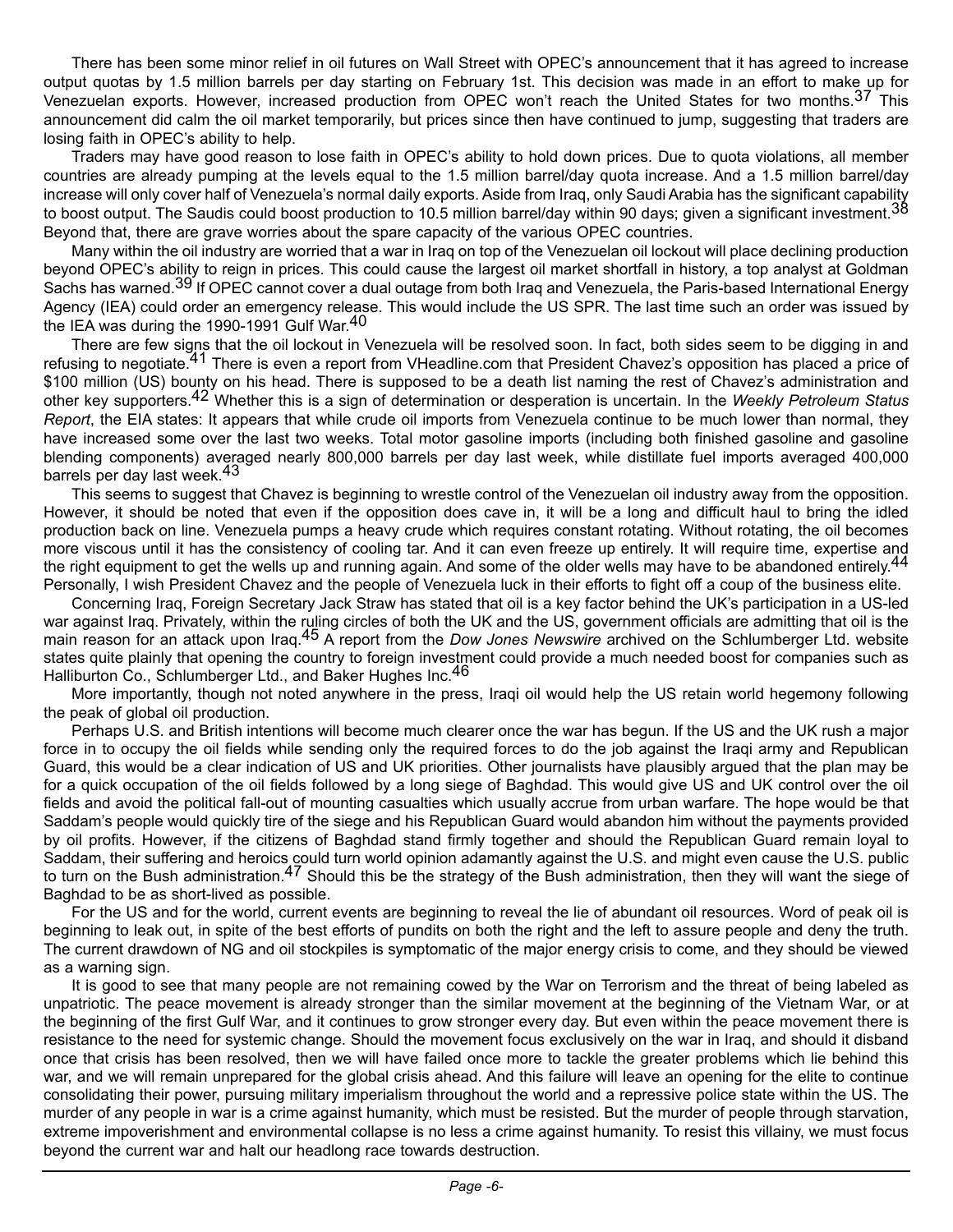#### **POSTSCRIPT**

As mentioned in the second half of this article, the current *Weekly Petroleum Status Report* was issued by the Energy Information Agency (EIA) on January 23rd. Crude imports from Venezuela still amount to a fraction of their normal levels. However, oil refineries seem to be switching strategies in order to avoid dropping their crude oil inventories below the Lower Operational Inventory Level (LOIL). While overall imports of oil have increased, refineries have chosen to decrease refinery inputs and instead dip into existing inventories of motor gasoline and distillate fuel. For this reason, US commercial crude inventories (excluding the Strategic Petroleum Reserve) actually rose by 1.5 million barrels in the past week, for a total stock of 273.8 million barrels. However, this inventory is still down from the same time last year by -13.4%, or 42.5 million barrels. And the total commercial inventory is still dangerously close to the LOIL of 270 million barrels. ([http://www.eia.doe.gov/pub/oil\\_gas/](http://www.eia.doe.gov/pub/oil_gas/petroleum/data_publications/weekly_petroleum_status_report/current/txt/wpsr.txt) [petroleum/data\\_publications/weekly\\_petroleum\\_status\\_report/current/txt/wpsr.txt](http://www.eia.doe.gov/pub/oil_gas/petroleum/data_publications/weekly_petroleum_status_report/current/txt/wpsr.txt))

This strategy cannot help the situation for long. In fact, it is simply transferring the draw down from crude oil to refined products. Should the situation continue, the draw down of refined products will leave the industry without much slack once crude oil inventories do dip below the LOIL. There is still little hope that Venezuelan imports will return to normal levels anytime soon. Some experts are saying that it will take a year for Venezuelan production to reach normal levels after the conflict between Chavez and the oil elite has been resolved. War with Iraq could well make it impossible for refineries to keep their crude inventories above the LOIL.

Concerning Natural Gas, Raymond James & Associates weekly energy report states that the 4th Quarter production survey shows the 6<sup>th</sup> consecutive decline in U.S .NG production. U.S. NG output is down 5% from a year ago. The report states that these surveys are known to be conservative. Therefore, the actual decline may be as much as 6% or even 7% from a year ago. In this report, a table of NG production per company shows virtually across the board production declines. The report concludes that, without a significant increase in drilling activity, "…natural gas production will likely continue its rapid deterioration for the foreseeable future." [\(http://170.12.99.3researchpdfiEne012103b\\_0738.pdf](http://170.12.99.3researchpdfiEne012103b_0738.pdf) )

In a related item that demonstrates how serious the NG decline is, the Industrial Energy Consumers of America (IECA), along with 31 other business organizations, has sent a letter to Congress, key administration officials and state Governors urging them to take action to stem a national energy crisis. The IECA states that rising NG costs are seriously impacting industrial competitiveness and employment. However, the IECA demonstrates a lack of understanding concerning the situation. They are calling for more exploration and the ramping up of production, along with the removal of environmental regulations and other restrictions on NG development. The IECA fails to understand that the United States resource base for NG plateau'd in 1995 and is in fact beginning to fall over the cliff. [\(http://hoovnews.hoovers.com/fp.asp?layout=printnews&doc](http://hoovnews.hoovers.com/fp.asp?layout=printnews&doc_id=NR200301211680.2_e6300027e55c8094) [\\_id=NR200301211680.2\\_e6300027e55c8094](http://hoovnews.hoovers.com/fp.asp?layout=printnews&doc_id=NR200301211680.2_e6300027e55c8094)

*-- I must offer many thanks to the folks on the energyresources list. And a special thank you to Lynn Dohner, who provided the bulk of the research used in this article.*

#### **ENDNOTES**

*\_\_\_\_\_\_\_\_\_\_*

<http://www.remotegasstrategies.com/>

<sup>1.</sup> US Winter NatGas Demand Seen up 8.7 Percent – EIA, Washington, January 8, 2003. *Reuters*. [http://biz.yahoo.com/rm/030108/energy\\_eia\\_demand\\_](http://biz.yahoo.com/rm/030108/energy_eia_demand_4.html) [4.html](http://biz.yahoo.com/rm/030108/energy_eia_demand_4.html)

<sup>2.</sup> Natural Gas Industry Update, January 16 2003. Wayne Andrews, Jeff Shultz. Raymond James & Associates, Inc. [http://170.12.99.3/researchpdf/](http://170.12.99.3/researchpdf/iEne011603b_1044.pdf) [iEne011603b\\_1044.pdf](http://170.12.99.3/researchpdf/iEne011603b_1044.pdf)

<sup>3.</sup> The Coming Natural Gas Crisis and How it will Transform the Energy Industry. Andy Weissman, *Energy Business Watch*. Position paper for upcoming seminar.

<sup>4.</sup> Business: Winter Blues for Natural Gas Producers, David Bogoslaw. *Associated Press*, January 16 2003. [http://www.nandotimes.com/business/story/](http://www.nandotimes.com/business/story/720540p-5283663c.html) [720540p-5283663c.html](http://www.nandotimes.com/business/story/720540p-5283663c.html)

<sup>5.</sup> Op. Cit. See note 3.

<sup>6.</sup> Keynote Address, Rebecca Watson. Four Corners Oil and Gas Conference, Farmington, NM, May 8th 2002.

<sup>7.</sup> US Gas Output Seen Down, John Edmiston. Dow Jones. [http://pub38.ezboard.com/fdownstreamventurespetroleummarkets.showMessage?topicID=5484.](http://pub38.ezboard.com/fdownstreamventurespetroleummarkets.showMessage?topicID=5484.topic) [topic](http://pub38.ezboard.com/fdownstreamventurespetroleummarkets.showMessage?topicID=5484.topic)

<sup>8.</sup> Op. Cit. See note 4.

<sup>9.</sup> Declining Production in Western Canada could Alter North American Gas Supply. Remote Gas Strategies, 1/8/03.

<sup>10.</sup> Canadian Natural-Gas Exports to U.S. to Drop, Dina O'Meara. *Dow Jones Newswires*, 1/9/2003. [http://www.investorshub.com/boards/read\\_](http://www.investorshub.com/boards/read_msg.asp?message_id=668263) [msg.asp?message\\_id=668263](http://www.investorshub.com/boards/read_msg.asp?message_id=668263)

<sup>11.</sup> Op. Cit. See note 9.

<sup>12</sup> Op. Cit. See note 10.

<sup>13.</sup> TrueNorth Energy shelves oil sands project, Patrick Brethour. *The Calgary Globe and Mail*, 1/15/2003. [http://www.theglobeandmail.com/servlet/ArticleNews/](http://www.theglobeandmail.com/servlet/ArticleNews/printarticle/gam/20030115/RSAND) [printarticle/gam/20030115/RSAND](http://www.theglobeandmail.com/servlet/ArticleNews/printarticle/gam/20030115/RSAND)

<sup>14.</sup> Producer From U.S. Shelves Oil Sands Project in Canada, Bernard Simon. *The New York Times*, 1/15/2003. [http://www.nytimes.com/2003/01/15/business/](http://www.nytimes.com/2003/01/15/business/worldbusiness/15SAND.html) [worldbusiness/15SAND.html](http://www.nytimes.com/2003/01/15/business/worldbusiness/15SAND.html)

<sup>15.</sup> Wild Swings Predicted for Natural Gas, Lily Nguyen. *Calgary Globe and Mail*, 1/6/2003. [http://www.theglobeandmail.com/servlet/RTGAMArticleHTML.Te](http://www.theglobeandmail.com/servlet/RTGAMArticleHTML.Template?tf=tgam/realtime/fullstory_print.html&cf=tgam/realtime/config-neutral&articleDate=20030106&slug=wxnatgas&date=20030106&archive=RTGAM&site=Business) [mplate?tf=tgam/realtime/fullstory\\_print.html&cf=tgam/realtime/config-neutral&articleDate=20030106&slug=wxnatgas&date=20030106&archive=RTGAM](http://www.theglobeandmail.com/servlet/RTGAMArticleHTML.Template?tf=tgam/realtime/fullstory_print.html&cf=tgam/realtime/config-neutral&articleDate=20030106&slug=wxnatgas&date=20030106&archive=RTGAM&site=Business) [&site=Business](http://www.theglobeandmail.com/servlet/RTGAMArticleHTML.Template?tf=tgam/realtime/fullstory_print.html&cf=tgam/realtime/config-neutral&articleDate=20030106&slug=wxnatgas&date=20030106&archive=RTGAM&site=Business)

<sup>16.</sup> Alaska Natural Gas: How real an alternative is it?, Joseph Mathew. Hybrid Energy Advisors, Inc.,1/7/2003. [http://www.energypulse.net/centers/article/](http://www.energypulse.net/centers/article/article_print.cfm?a_id=144) [article\\_print.cfm?a\\_id=144](http://www.energypulse.net/centers/article/article_print.cfm?a_id=144)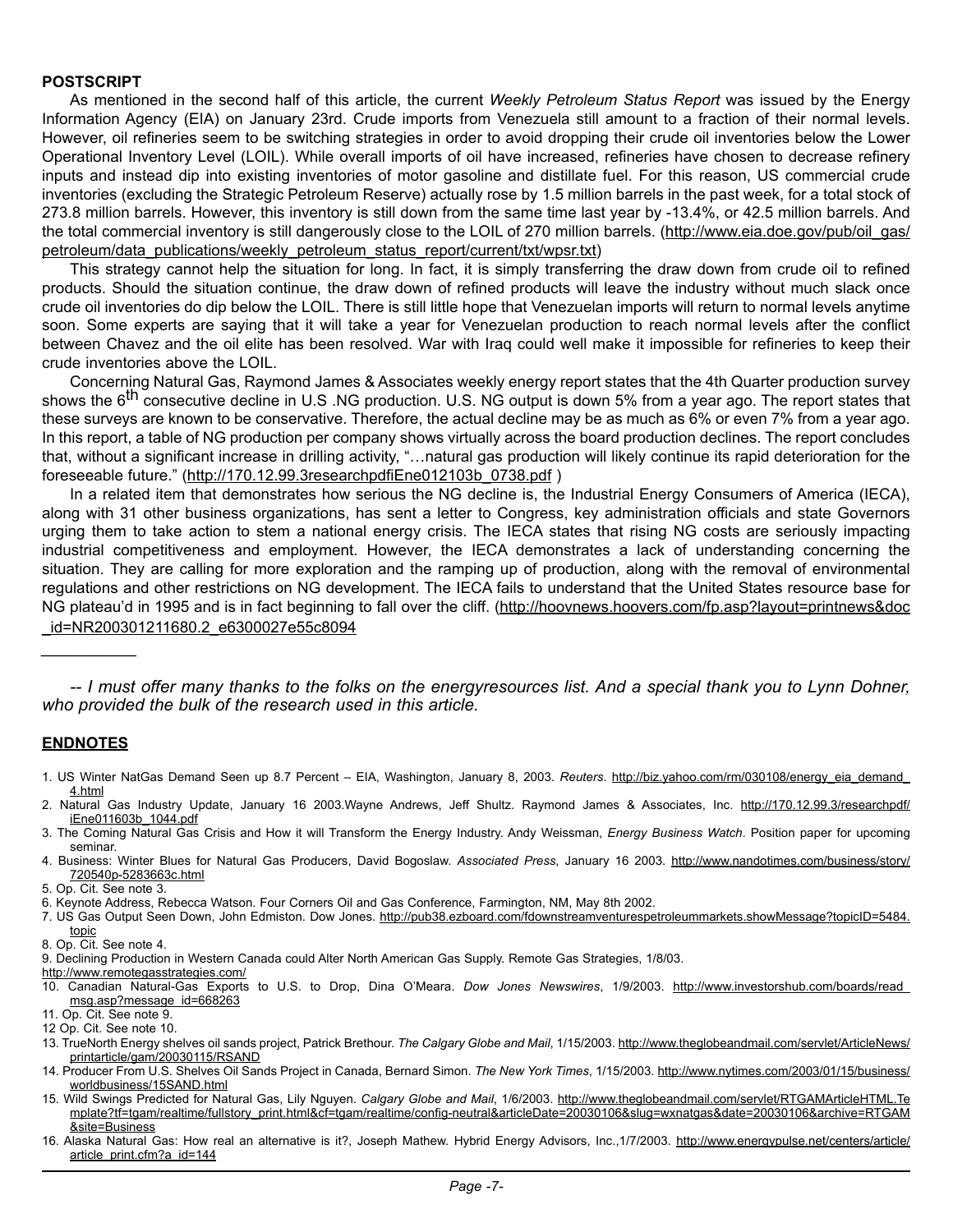- 17. Op. Cit. See note 15.
- 18. US Govt to release oil estimates in the West, Christopher Doering. *Reuters*, 1/15/2003. [http://www.planetark.org/dailynewsstory.cfm/newsid/19409/](http://www.planetark.org/dailynewsstory.cfm/newsid/19409/story.htm) [story.htm](http://www.planetark.org/dailynewsstory.cfm/newsid/19409/story.htm)
- 19. Report finds few curbs on West's oil, Eric Pianin. *The Washington Post*, 1/17/2003; page 10A. [http://www.washingtonpost.com/wp-dyn/articles/A3623-](http://www.washingtonpost.com/wp-dyn/articles/A3623-2003Jan16.html) [2003Jan16.html](http://www.washingtonpost.com/wp-dyn/articles/A3623-2003Jan16.html)
- 20. Ranchers Bristle as Gas Wells Loom on the Range, Blaine Harden and Douglas Jehl. *The New York Times*, 12/29/2002. Late Edition Final , Section 1 , Page 1, Column 1. <http://query.nytimes.com/gst/abstract.html?res=F70912F83D5B0C7A8EDDAB0994DA404482>

21. Ibid.

- 22. Ibid.
- 23. Gas Producers give views on basin's future, Eric Fisher. *Four Corners Business Journal*,1/6/2003. [http://www.businessjournals.com/Stories/,1413,119%2](http://www.businessjournals.com/Stories/,1413,119%257E7052%257E1092629,00.html) [57E7052%257E1092629,00.html](http://www.businessjournals.com/Stories/,1413,119%257E7052%257E1092629,00.html)
- 24. Ibid.
- 25. Business: Winter Blues for Natural Gas Producers, David Bogoslaw. *Associated Press*, January 16 2003. [http://www.nandotimes.com/business/story/](http://www.nandotimes.com/business/story/720540p-5283663c.html) [720540p-5283663c.html](http://www.nandotimes.com/business/story/720540p-5283663c.html)
- 26. US Oil Inventories Plunge in December to 27-Year Low. *API. Dow Jones Newswire*. <http://www.djnewswires.com/>
- 27. Oil Prices close to 2Yr Highs, Godwin Chellam. SA, 1/16/2003. [http://www.news24.com/News24/Finance/Markets/0,6119,2-8-21\\_1307819,00.html](http://www.news24.com/News24/Finance/Markets/0,6119,2-8-21_1307819,00.html)
- 28. Crude Oil Rises to 2-year High, Bloomberg News. The Boston Daily Globe, 1/16/2003. [http://www.boston.com/dilyglobe2/016/business/Crude\\_oil\\_rises\\_](http://www.boston.com/dilyglobe2/016/business/Crude_oil_rises_to_2_year_high+.shtml) [to\\_2\\_year\\_high+.shtml](http://www.boston.com/dilyglobe2/016/business/Crude_oil_rises_to_2_year_high+.shtml)
- 29. A New Oil Crisis is Looming, Paul Erdman. *CBS MarketWatch.com*, 1/16/2003. [http://cbs.marketwatch.com/news/story.asp?guid=%7B4F79D16A%2DF72](http://cbs.marketwatch.com/news/story.asp?guid=%7B4F79D16A%2DF72A%2D4DEB%2DB1D2%2D46E2AE6FB640%7D&siteid=mktw) [A%2D4DEB%2DB1D2%2D46E2AE6FB640%7D&siteid=mktw](http://cbs.marketwatch.com/news/story.asp?guid=%7B4F79D16A%2DF72A%2D4DEB%2DB1D2%2D46E2AE6FB640%7D&siteid=mktw)
- 30. Oil Price Jumps, US reserves approach danger level. *The Sydney Morning Herald*, 1/17/2003 [http://www.smh.com.au/articles/2003/01/16/](http://www.smh.com.au/articles/2003/01/16/1042520725959.html) [1042520725959.html](http://www.smh.com.au/articles/2003/01/16/1042520725959.html)
- 31. US oil stocks evaporate to 27-year low, Heather Stewart. *The Guardian*, 1/16/2003.<http://www.guardian.co.uk/oil/story/0,11319,875712,00.html>
- 32. Weekly Petroleum Status Report. Energy Information Agency, 1/16/2003. [http://www.eia.doe.gov/pub/oil\\_gas/petroleum/data\\_publications/weekly\\_](http://www.eia.doe.gov/pub/oil_gas/petroleum/data_publications/weekly_petroleum_status_report/current/txt/wpsr.txt) [petroleum\\_status\\_report/current/txt/wpsr.txt](http://www.eia.doe.gov/pub/oil_gas/petroleum/data_publications/weekly_petroleum_status_report/current/txt/wpsr.txt)
- 33. Ibid.
- 34. Op. Cit. See note 7.
- 35. Oil Hits Fresh 2-Yr-High on Blix Warning, Richard Mably. *Reuters*, 1/16/2003. *The Charlotte Observer*. [http://www.charlotte.com/mld/observer/business/](http://www.charlotte.com/mld/observer/business/4957995.htm) [4957995.htm](http://www.charlotte.com/mld/observer/business/4957995.htm)
- 36. Op. Cit. See note 6.
- 37. Ibid.
- 38. Picking Magic Number for Venezuelan output, David Bird. *Dow Jones Newswires*, 1/10/2003. <http://www.petroleumworld.com/story0201.htm>
- 39. War on Iraq 'would spark largest-ever oil shortfall.' *The Gulf Daily News*. <http://www.gulf-daily-news.com/Articles.asp?Article=41865&Sn=BUSI>
- 40. Op Cit. See note 11.
- 41. Venz crisis: Both sides digging in, Venezuelan crisis far from over, Charles Roth. *Dow Jones Newswires*, 1/18/2003. [http://www.petroleumworld.com/](http://www.petroleumworld.com/storyT583.htm) [storyT583.htm](http://www.petroleumworld.com/storyT583.htm)
- 42. US \$100 million for the head of President Hugo Chavez Frias?, Roy S. Carson. VHeadline.com, 1/11/2003. [http://www.libertyforum.org/showflat.php?Cat](http://www.libertyforum.org/showflat.php?Cat=&Board=news_international&Number=394486&page=&view=&sb=&o=&vc=1&t==-1) [=&Board=news\\_international&Number=394486&page=&view=&sb=&o=&vc=1&t==-1](http://www.libertyforum.org/showflat.php?Cat=&Board=news_international&Number=394486&page=&view=&sb=&o=&vc=1&t==-1)
- 43. Op. Cit. See note 8.
- 44. The Energy Report. Alaron Research, Alaron Trading Corp., 1/10/2003. <http://www.alaron.com/research/energy.htm>
- 45. Britain: Foreign secretary admits oil central to war vs. Iraq, Julie Hyland. World Socialist Web Site, 1/14/2003. [http://www.wsws.org/articles/2003/jan2003/](http://www.wsws.org/articles/2003/jan2003/strw-j14.shtml) [strw-j14.shtml](http://www.wsws.org/articles/2003/jan2003/strw-j14.shtml)
- 46. A War in Iraq could Prove a Boon the US Oil Service Companies, Roy R. Reynolds. *Dow Jones Newswires*, 1/21/2003. [http://www.schlumberger.com/](http://www.schlumberger.com/ba.cfm?baid=1&storyid=592740) [ba.cfm?baid=1&storyid=592740](http://www.schlumberger.com/ba.cfm?baid=1&storyid=592740)
- 47. Occupying the Iraqi Oil Fields ...or how America restores its international credit rating, Marshall Auerback. 1/14/2003. [http://www.scoop.co.nz/mason/](http://www.scoop.co.nz/mason/stories/HL0301/S00033.htm) [stories/HL0301/S00033.htm](http://www.scoop.co.nz/mason/stories/HL0301/S00033.htm)



**From Our Friends in Calgary, Alberta Canada (29 Jan 2003)**

> photo credit: Blaine Machan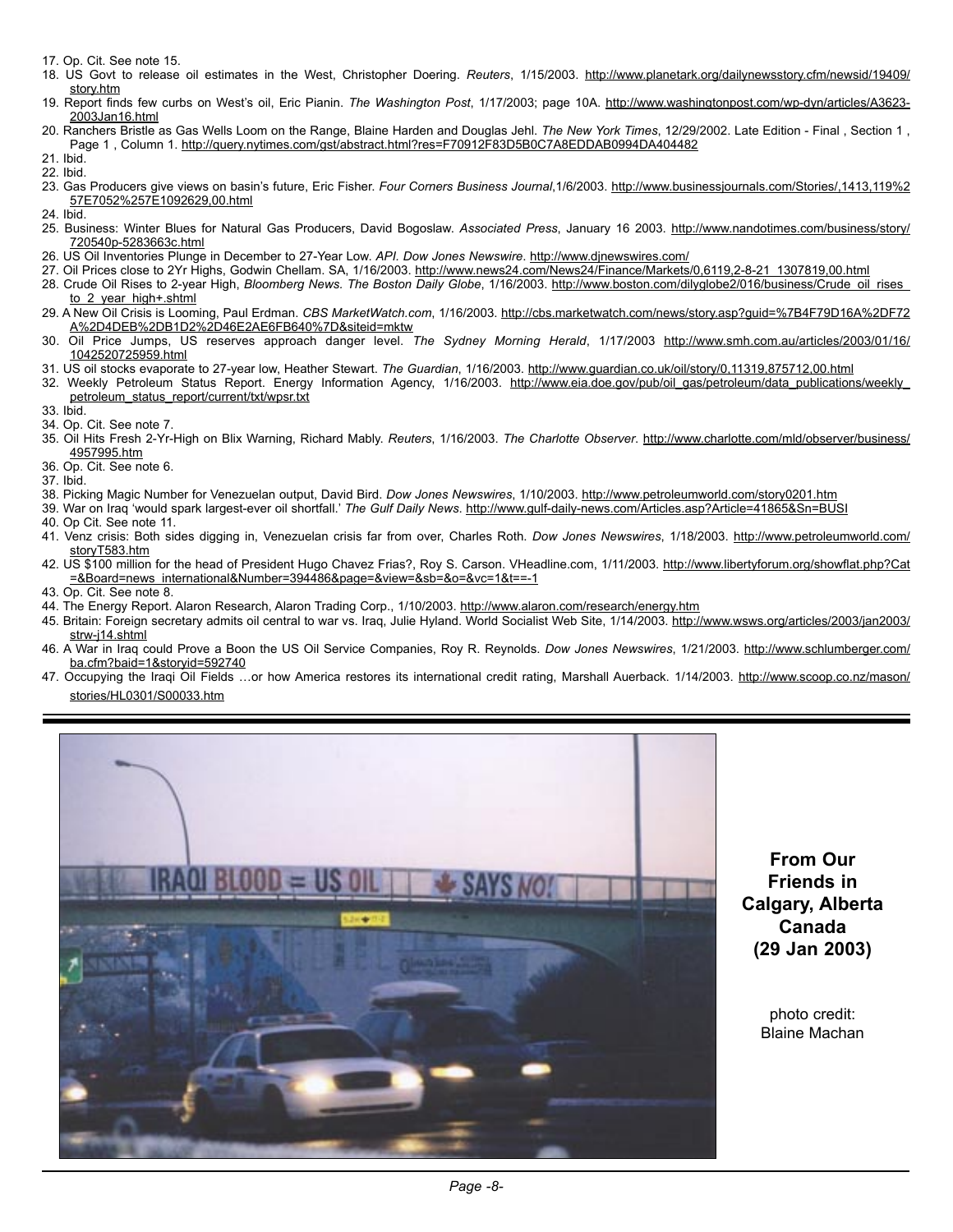# **Impeachment Resolution Against President George W. Bush**

by Francis A. Boyle Professor of Law University of Illinois

January 17, 2003

**108nd Congress H.Res.XX 1st Session Impeaching George Walker Bush, President of the United States, of high crimes and misdemeanors.**

#### \_\_\_\_\_\_\_\_\_\_\_\_\_\_\_\_\_\_\_\_\_\_\_\_\_\_\_\_\_\_\_\_\_\_\_\_\_\_\_\_\_\_\_\_\_\_\_ **IN THE HOUSE OF REPRESENTATIVES**

**January \_\_, 2003**

**Mr./Ms. Y submitted the following resolution; which was referred to the Committee on Judiciary.** \_\_\_\_\_\_\_\_\_\_\_\_\_\_\_\_\_\_\_\_\_\_\_\_\_\_\_\_\_\_\_\_\_\_\_\_\_\_\_\_\_\_\_\_\_\_\_\_

#### **A RESOLUTION**

Impeaching George Walker Bush, President of the United States, of high crimes and misdemeanors.

Impeaching George Walker Bush, President of the United States, of high crimes and misdemeanors.

Resolved, That George Walker Bush, President of the United States is impeached for high crimes and misdemeanors, and that the following articles of impeachment be exhibited to the Senate:

Articles of impeachment exhibited by the House of Representatives of the United States of America in the name of itself and of all of the people of the United States of America, against George Walker Bush, President of the United States of America, in maintenance and support of its impeachment against him for high crimes and misdemeanors.

#### **ARTICLE I**

In the conduct of the office of President of the United States, George Walker Bush, in violation of his constitutional oath faithfully to execute the office of President of the United States and, to the best of his ability, preserve, protect, and defend the Constitution of the United States, and in violation of his constitutional duty to take care that the laws be faithfully executed, has attempted to impose a police state and a military dictatorship upon the people and Republic of the United States of America by means of "a long Train of Abuses and Usurpations" against the Constitution since September 11, 2001. This subversive conduct includes but is not limited to trying to suspend the constitutional Writ of Habeas Corpus; ramming the totalitarian U.S.A. Patriot Act through Congress; the mass-round-up and incarceration of foreigners; kangaroo courts; depriving at least two United States citizens of their constitutional rights by means of military incarceration; interference with the constitutional right of defendants in criminal cases to lawyers; violating and subverting the Posse Comitatus Act; unlawful and unreasonable searches and seizures; violating the First Amendments rights of the free exercise of religion, freedom of speech, peaceable assembly, and to petition the government for redress of grievances; packing the federal judiciary with hand-picked judges belonging to the totalitarian Federalist Society and undermining the judicial independence of the Constitution's Article III federal court system; violating the Third and Fourth Geneva Conventions and the U.S. War Crimes Act; violating the International Covenant on Civil and Political Rights and the International Convention on the Elimination of All Forms of Racial Discrimination; reinstitution of the infamous "Cointelpro" Program; violating the Vienna Convention on Consular Relations, the Convention against Torture, and the Universal Declaration of Human Rights; instituting the totalitarian Total Information Awareness Program; and establishing a totalitarian Northern Military Command for the United States of America itself. In all of this George Walker Bush has acted in a manner contrary to his trust as President and subversive of constitutional government, to the great prejudice of the cause of law and justice and to the manifest injury of the people of the United States.

Wherefore George Walker Bush, by such conduct, warrants impeachment and trial, and removal from office.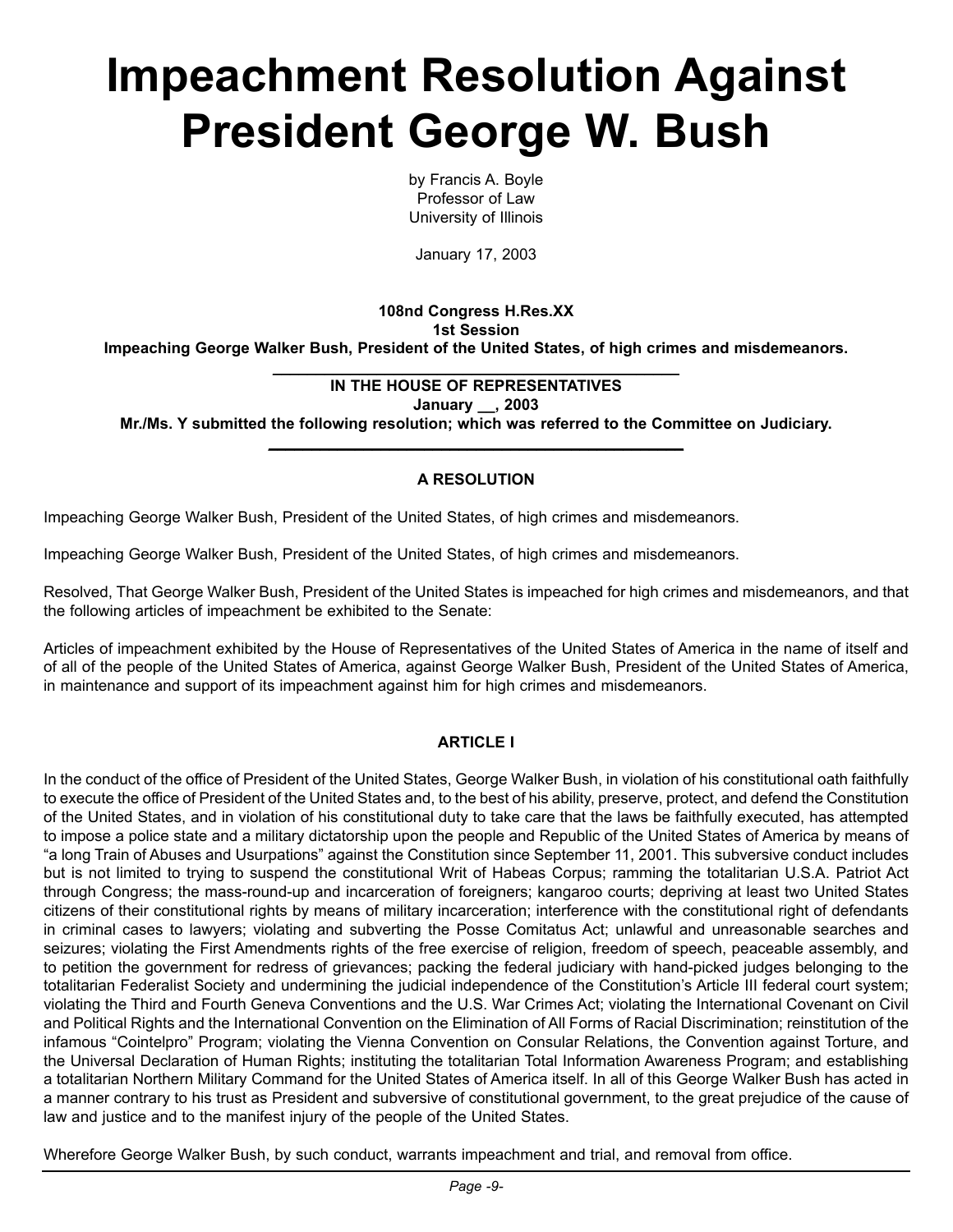#### **ARTICLE II**

In the conduct of the office of President of the United States, George Walker Bush, in violation of his constitutional oath faithfully to execute the office of President of the United States and, to the best of his ability, preserve, protect, and defend the Constitution of the United States, and in violation of his constitutional duty to take care that the laws be faithfully executed, has violated the Equal Protection Clause of the Constitution. U.S. soldiers in the Middle East are overwhelmingly poor White, Black, and Latino and their military service is based on the coercion of a system that has denied viable economic opportunities to these classes of citizens. Under the Constitution, all classes of citizens are guaranteed equal protection of the laws, and calling on the poor and minorities to fight a war for oil to preserve the lifestyles of the wealthy power elite of this country is a denial of the rights of these soldiers. In all of this George Walker Bush has acted in a manner contrary to his trust as President and subversive of constitutional government, to the great prejudice of the cause of law and justice and to the manifest injury of the people of the United States.

Wherefore George Walker Bush, by such conduct, warrants impeachment and trial, and removal from office.

#### **ARTICLE III**

In the conduct of the office of President of the United States, George Walker Bush, in violation of his constitutional oath faithfully to execute the office of President of the United States and, to the best of his ability, preserve, protect, and defend the Constitution of the United States, and in violation of his constitutional duty to take care that the laws be faithfully executed, has violated the U.S. Constitution, federal law, and the United Nations Charter by bribing, intimidating and threatening others, including the members of the United Nations Security Council, to support belligerent acts against Iraq. In all of this George Walker Bush has acted in a manner contrary to his trust as President and subversive of constitutional government, to the great prejudice of the cause of law and justice and to the manifest injury of the people of the United States.

Wherefore George Walker Bush, by such conduct, warrants impeachment and trial, and removal from office.

#### **ARTICLE IV**

In the conduct of the office of President of the United States, George Walker Bush, in violation of his constitutional oath faithfully to execute the office of President of the United States and, to the best of his ability, preserve, protect, and defend the Constitution of the United States, and in violation of his constitutional duty to take care that the laws be faithfully executed, has prepared, planned, and conspired to engage in a massive war and catastrophic aggression against Iraq by employing methods of mass destruction that will result in the killing of hundreds of thousands of civilians, many of whom will be children. This planning includes the threatened use of nuclear weapons, and the use of such indiscriminate weapons and massive killings by aerial bombardment, or otherwise, of civilians, violates the Hague Regulations on land warfare, the rules of customary international law set forth in the Hague Rules of Air Warfare, the Four Geneva Conventions of 1949 and Protocol I thereto, the Nuremberg Charter, Judgment, and Principles, the Genocide Convention, the Universal Declaration of Human Rights, and U.S. Army Field Manual 27-10 (1956). In all of this George Walker Bush has acted in a manner contrary to his trust as President and subversive of constitutional government, to the great prejudice of the cause of law and justice and to the manifest injury of the people of the United States.

Wherefore George Walker Bush, by such conduct, warrants impeachment and trial, and removal from office.

#### **ARTICLE V**

In the conduct of the office of President of the United States, George Walker Bush, in violation of his constitutional oath faithfully to execute the office of President of the United States and, to the best of his ability, preserve, protect, and defend the Constitution of the United States, and in violation of his constitutional duty to take care that the laws be faithfully executed, has committed the United States to acts of war without congressional consent and contrary to the United Nations Charter and international law. From September, 2001 through January, 2003, the President embarked on a course of action that systematically eliminated every option for peaceful resolution of the Persian Gulf crisis. Once the President approached Congress for consent to war, tens of thousands of American soldiers' lives were in jeopardy - rendering any substantive debate by Congress meaningless. The President has not received a Declaration of War by Congress, and in contravention of the written word, the spirit, and the intent of the U.S. Constitution has declared that he will go to war regardless of the views of the American people. In failing to seek and obtain a Declaration of War, George Walker Bush has acted in a manner contrary to his trust as President and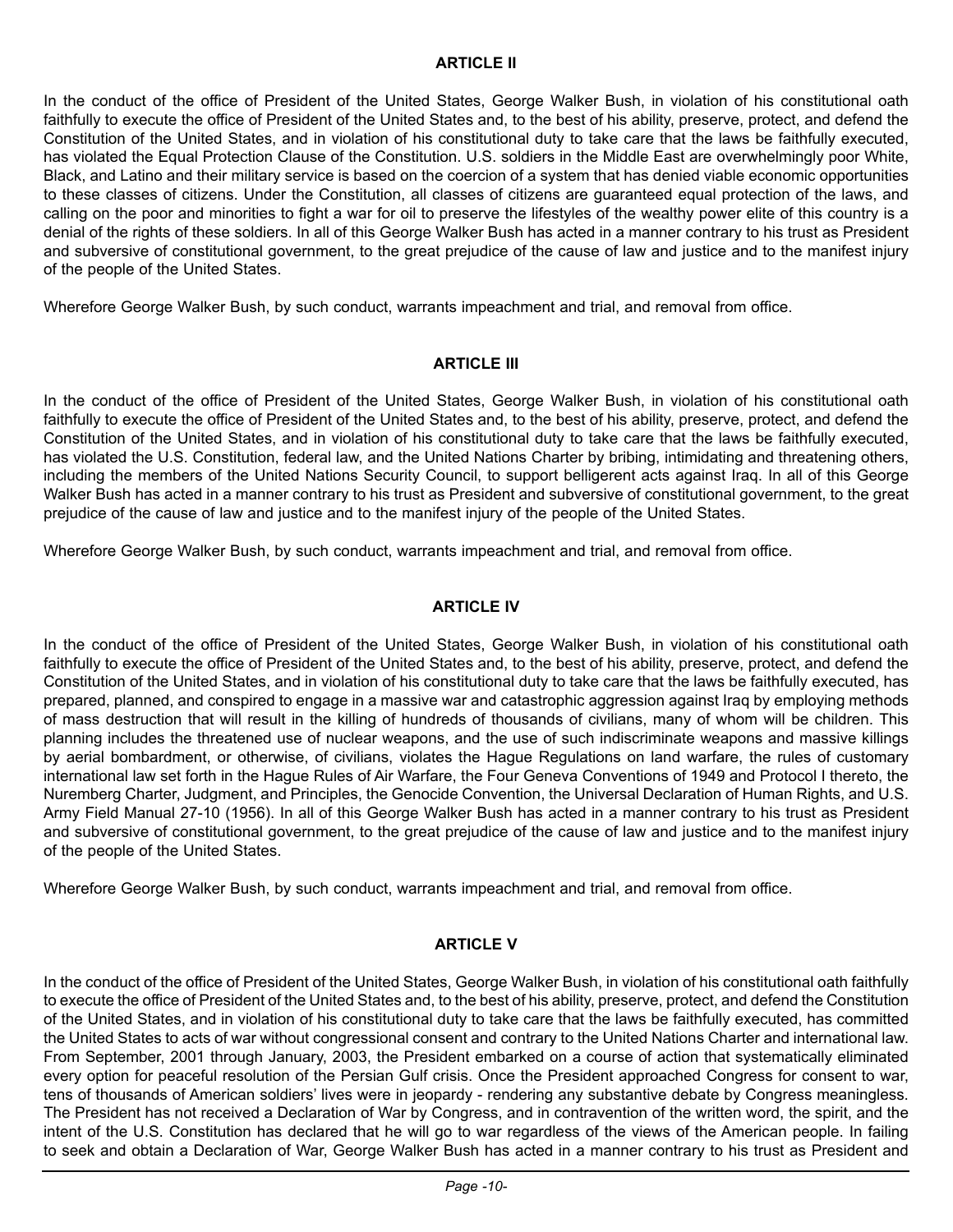subversive of constitutional government, to the great prejudice of the cause of law and justice and to the manifest injury of the people of the United States.

Wherefore George Walker Bush, by such conduct, warrants impeachment and trial, and removal from office.

#### **ARTICLE VI**

In the conduct of the office of President of the United States, George Walker Bush, in violation of his constitutional oath faithfully to execute the office of President of the United States and, to the best of his ability, preserve, protect, and defend the Constitution of the United States, and in violation of his constitutional duty to take care that the laws be faithfully executed, has planned, prepared, and conspired to commit crimes against the peace by leading the United States into aggressive war against Iraq in violation of Article 2(4) of the United Nations Charter, the Nuremberg Charter, Judgment, and Principles, the Kellogg-Brand Pact, U.S. Army Field Manual 27-10 (1956), numerous other international treaties and agreements, and the Constitution of the United States. In all of this George Walker Bush has acted in a manner contrary to his trust as President and subversive of constitutional government, to the great prejudice of the cause of law and justice and to the manifest injury of the people of the United States.

Wherefore George Walker Bush, by such conduct, warrants impeachment and trial, and removal from office.

(In memory of Congressman Henry B. Gonzalez - R.I.P. - and H. Res. 86, 102<sup>nd</sup> Cong., 1<sup>st</sup> Sess., Jan. 16, 1991.)

### **Principles of the Nuremberg Tribunal, 1950 No. 82**

Principles of International Law Recognized in the Charter of the Nuremberg Tribunal and in the Judgment of the Tribunal. Adopted by the International Law Commission of the United Nations, 1950.

**Introductory note:** Under General Assembly Resolution 177 (II), paragraph (a), the International Law Commission was directed to "formulate the principles of international law recognized in the Charter of the Nuremberg Tribunal and in the judgment of the Tribunal." In the course of the consideration of this subject, the question arose as to whether or not the Commission should ascertain to what extent the principles contained in the Charter and judgment constituted principles of international law. The conclusion was that since the Nuremberg Principles had been affirmed by the General Assembly, the task entrusted to the Commission was not to express any appreciation of these principles as principles of international law but merely to formulate them. The text below was adopted by the Commission at its second session. The Report of the Commission also contains commentaries on the principles (see *Yearbook of the Intemational Law Commission*, 1950, Vol. II, pp. 374-378).

Authentic text: English Text published in *Report of the International Law Commission Covering its Second Session, 5 June-29 Duly 1950*, Document A/1316, pp. 11-14.

#### **Principle I**

Any person who commits an act which constitutes a crime under international law is responsible therefor and liable to punishment.

#### **Principle II**

The fact that internal law does not impose a penalty for an act which constitutes a crime under international law does not relieve the person who committed the act from responsibility under international law.

#### **Principle III**

The fact that a person who committed an act which constitutes a crime under international law acted as Head of State or responsible Government official does not relieve him from responsibility under international law.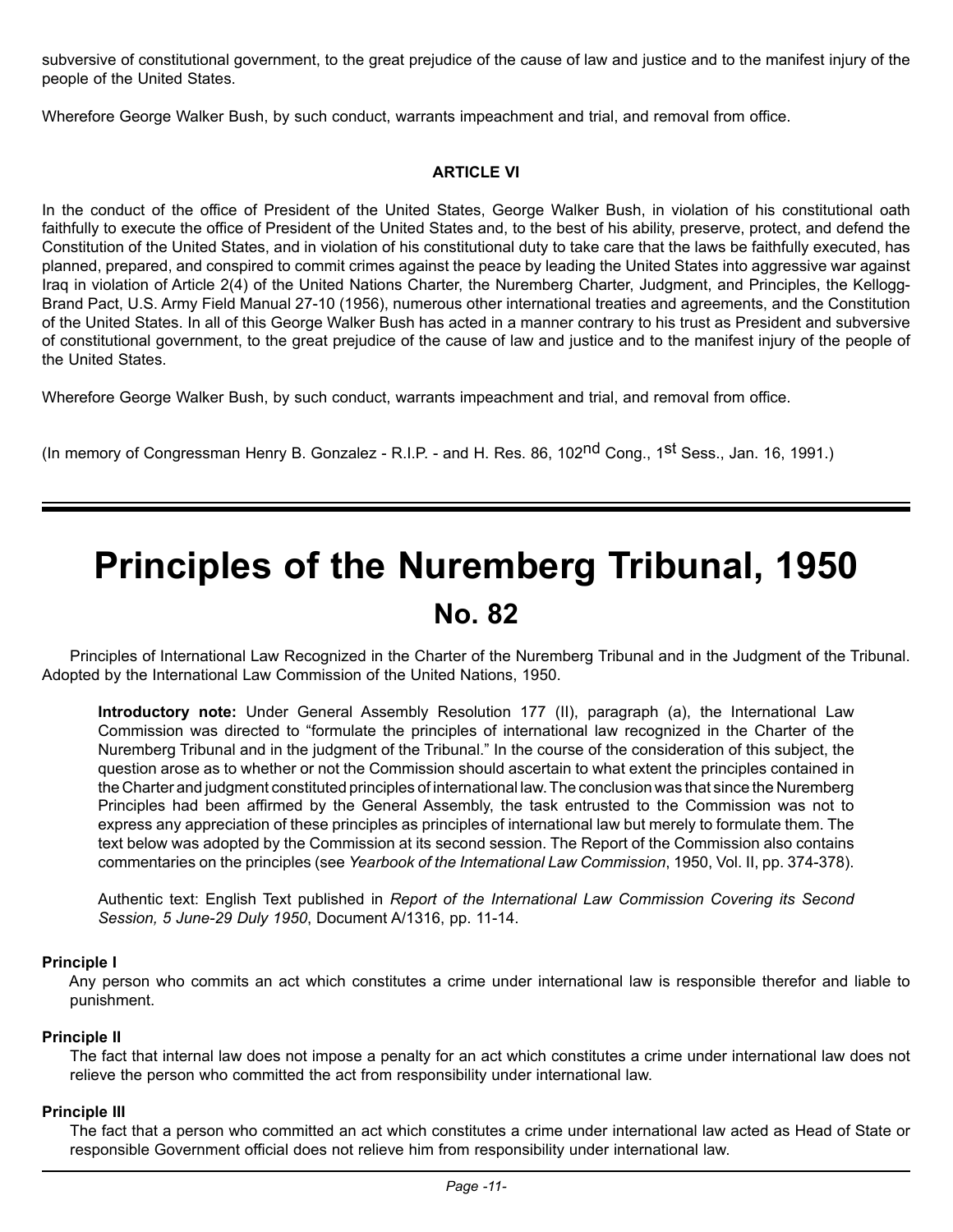#### **Principle IV**

The fact that a person acted pursuant to order of his Government or of a superior does not relieve him from responsibility under international law, provided a moral choice was in fact possible to him.

#### **Principle V**

Any person charged with a crime under international law has the right to a fair trial on the facts and law.

#### **Principle Vl**

The crimes hereinafter set out are punishable as crimes under; international law:

#### **a. Crimes against peace:**

- i. Planning, preparation, initiation or waging of a war of aggression or a war in violation of international treaties, agreements or assurances;
- ii. Participation in a common plan or conspiracy for the accomplishment of any of the acts mentioned under (i).

#### **b. War crimes:**

Violations of the laws or customs of war which include, but are not limited to, murder, ill-treatment or deportation to slave-labor or for any other purpose of civilian population of or in occupied territory, murder or illtreatment of prisoners of war, of persons on the seas, killing of hostages, plunder of public or private property, wanton destruction of cities, towns, or villages, or devastation not justified by military necessity.

#### **c. Crimes against humanity:**

Murder, extermination, enslavement, deportation and other inhuman acts done against any civilian population, or persecutions on political, racial or religious grounds, when such acts are done or such persecutions are carried on in execution of or in connection with any crime against peace or any war crime.

#### **Principle VII**

 $\mathcal{L}$  , we have the set of  $\mathcal{L}$ 

Complicity in the commission of a crime against peace, a war crime, or a crime against humanity as set forth in Principles VI is a crime under international law.

All it takes is ONE member of Congress to submit these articles of impeachment. Although they may not succeed in a subjugated Congress let the record show that there were those who spoke truth and who said, "**NO!**"



### **<http://www.rise4news.net/impeach.html>**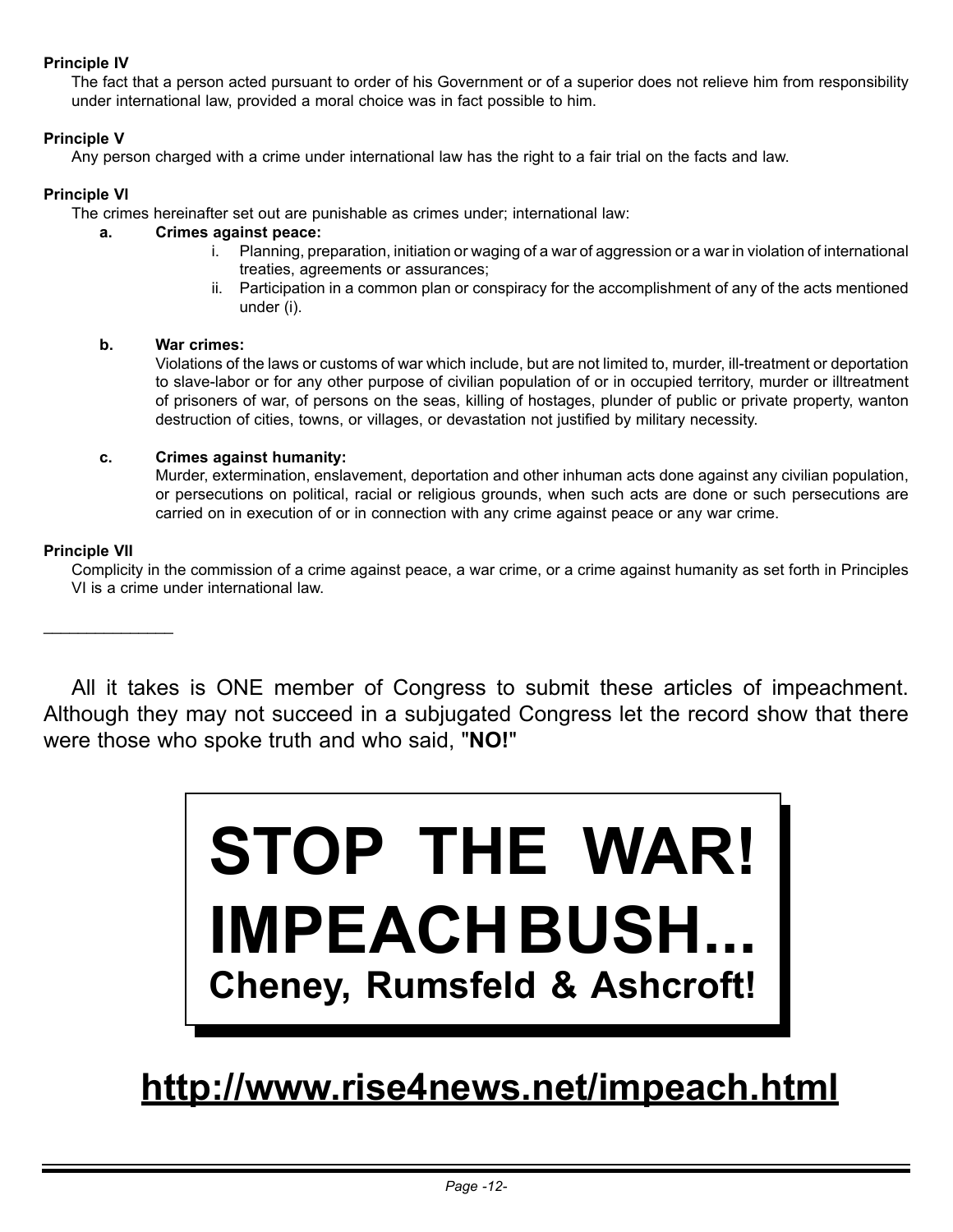# **The Long Dark Night**

by Theodore Marcus

So in a year or two or three . . .

You're at a party. Dressed well, teeth white, freshly pressed, optimistic but nervous. The usual. You're there to see friends, meet new ones, celebrate something, re-connect, re-invigorate, you know, do the thing. A buzzing group meets the eye upon entry, already you see faces you know, faces you've seen, others you haven't. The conversation is mixed, appropriately loud. You've been here before, it's familiar, but it isn't. One of your chummier colleagues is there, with her husband; these are folks with kids your kids' age, going to gym class, the same summer camps, the basics. There's much in common. She says they have a relative they want you to meet; you're for that, new connections, new outlets on life. "Barry, I want you to meet Elle. She's from your alma mater, just graduated *magna cum* from the law school*,* just moved up from Atlanta." "hi, how are you", you say, eager to make this acquaintance. So you're a Wildcat?" "Yep, what year'd you finish?" "Oh, too long ago to tell, but we had computers by then (ha ha)." (She chuckles along, she hadn't actually considered that there was a time that computers didn't exist, but that sounds right . . . right?). As the crevasse of Mount Not Much in Common opens between you, you take one more plunge toward a safe conversational perch: "so, what brings you to the big city?" At this, she perks up (thank heavens, you think, this is warming up), eager to field this inquiry: "I'm starting a fellowship with the government!" "Ah, excellent," you counter, with what agency, the White House, Congress, State?" "No, no, I've got a Ridge Grant -- I'm doing the next two years with Homeland Security's Terrorism Response Analysis Unit, and after that, I'll be a Poindexter Fellow with DARPA for a year." "I'm on track," she continues as you begin to detect the not-so-subtle taste of your own stomach acid warming the lining of your esophagus, "for an AGC-HSD/TIA (\*Assistant General Counsel-Homeland Security Department/Total Information Awareness -- the joint legal counsel's office for the two agencies) at the end of the 3 year commitment, but I might be able to cut it to two-and-a-half if I decide to take the slot at DARPA's GC's First Amendment "Enforcement" Branch." "What First Amendment Enforcement Branch?", you stammer. "Yeah, if I decide to go First Level dot 6 Classified, which is a pain when you think of how long the multi-state allegiance and security awareness portion of the exam is, but who cares, right, it's the right thing to do, right?, anyway, if I do the dot 6 and go Justice, I can skip rotation through the Social De-brief Unit at DARPA (it's not as if we didn't get plenty of that first year in Professor Ashcroft's class, I mean) -- and all that squalid "First Impression Privacy and Civil Liberties" docket stuff the Guantanamo crowd keeps bringing to the Supremes' new "comet" docket (\*from initial pleading through cert petition in two days, but if cert granted, final judgment within three days -- a new docket, the brain child of Justices Olson and Holder).

"Why?", which is all you can verbalize from the deep, dark well of the nightmare that now engulfs your spirit. "Are you kidding?", she asks, with pure sincerity. "I've been blessed with God-given ability and love from family and friends all my life. I feel like it would be a grave sin if I didn't give something back to the community. When it's all said and done, you know, money can wait. Doing my part is more important than anything I can think of right now while I'm young, eager and ready to work. One day, if God wills it, I'll have kids. What better example for them than a Mommy who's dedicated to public service. No, this isn't so much a sacrifice, as a privilege and an honor. By the way, I'd love to keep in touch. Do you have a card? What's your name again?" She reaches into her transparent "Visi-tek" Louis Vuitton shoulder bag for a pen. Her glance averted, you slip away into the crowd, and out the door, collar turned up to the cold, or to her glance, you're not sure. A taxi ambles forward: "hey, buddy, need a hack?" says the driver, proudly displaying his Operation World Freedom -- Pakistani Division jacket. The cab is immaculate, the on-dash Security recorder clicking your image in the darkness. "No, thanks," you mutter inaudibly, "there's nowhere for me to go." "No problem, sir", he replies, "have a blessed day."

And into the evening you turn.

*-- Theodore Marcus is an Atlanta area attorney with prior service with the U.S. government.*

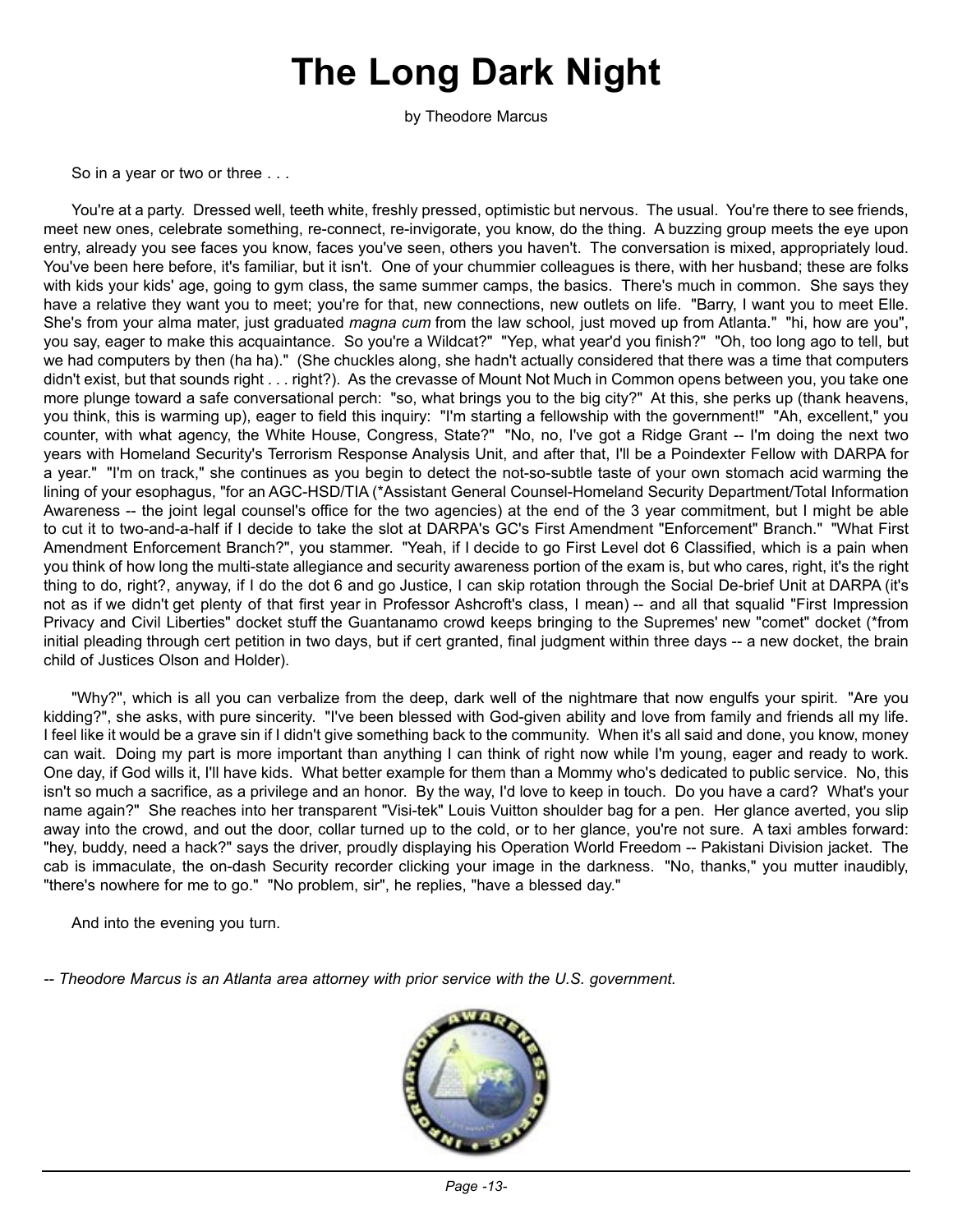## **A Sweet Endorsement**

Jan. 27, 2003, 1900 PST (FTW) - Over the last year *FTW* has received many messages from active duty military personnel not only supporting our work but revealing a good deal of concern in the military about what the United States is becoming. These men are not afraid to fulfill their obligations as warriors but they are afraid of going to war for the wrong reasons and in the wrong way. Recent stories from Capitol Hill Blue have indicated that even members of the Joint Chiefs of Staff are questioning the Bush Administrations policies and actions.

Not only is this a good sign it is a reminder to all that no one group of people anywhere hold universal opinions and that men and women of conscience and character can be found in all places. This is the greatest saving grace of mankind. I am especially grateful to Navy First Class Petty Officer Mike Christmas for giving me permission to reprint his message to us and of bravely allowing us to use his name.

----- Original Message ----- From: michael christmas To: service@copvcia.com Sent: Friday, January 24, 2003 3:57 PM Subject: Thanks...

I just wanted to take a second or two of your time and thank each and every one of you responsible for such a wonderful website. I accidentally found it one day doing a little bit of research into the Kennedy assassination.

Needless to say, my jaw hit the floor when I began to read your information. And like Mr. Ruppert says, my first inclination was to just laugh a bit and call all of you people nuts. But as I read more I couldn't believe my eyes.

Armed with your information I am able to watch the news and just pick out the lies and the cover ups left and right. MSNBC is very good at it. I ordered the *Building a Better Map* cd and I absolutely love it. I played it for my roommate and he brought it to his work and played it for them. I have also ordered your "Truth and Lies of 911" video, and two books from your site.

I am eagerly awaiting their arrival. I tell almost everyone that I talk to about your site. You see I am in the navy, stationed in Norfolk, and 911 is a constant source of conversation. They too look at me like I'm nuts, but the day after they visit your site they usually eagerly seek me out to talk about it. Many have thanked me, so I in turn want to thank you.

I look at your site 5-6 times a day, and I try to visit most of the links whenever I can. Keep up the good work. Maybe someday the Constitution will actually mean something again.

DC1(SW) Michael P. Christmas Norfolk, VA

#### Follow-up letter:

----- Original Message ----- From: michael christmas Sent: Monday, January 27, 2003 12:12 PM To: service@copvcia.com Subject: Re: FW: Thanks...

Hello Mr. Ruppert, first let me say that it is an honor to hear from you personally. I never expected that. As I said in my first email thank you for putting out such wonderful information. I just received your "Truth & Lies of Sept 11" video today. As soon as I finish this I am going to pop it in the vcr.

I have been in the Navy for 12 and a half years now. You asked about my rating, the DC1 stands for Damage Controlman First Class Petty Officer (E-6)...basically I am a fireman...but we also deal with chemical, biological, and radiological warfare as well. So as you might expect all the talk about biological warfare gets my attention as of late.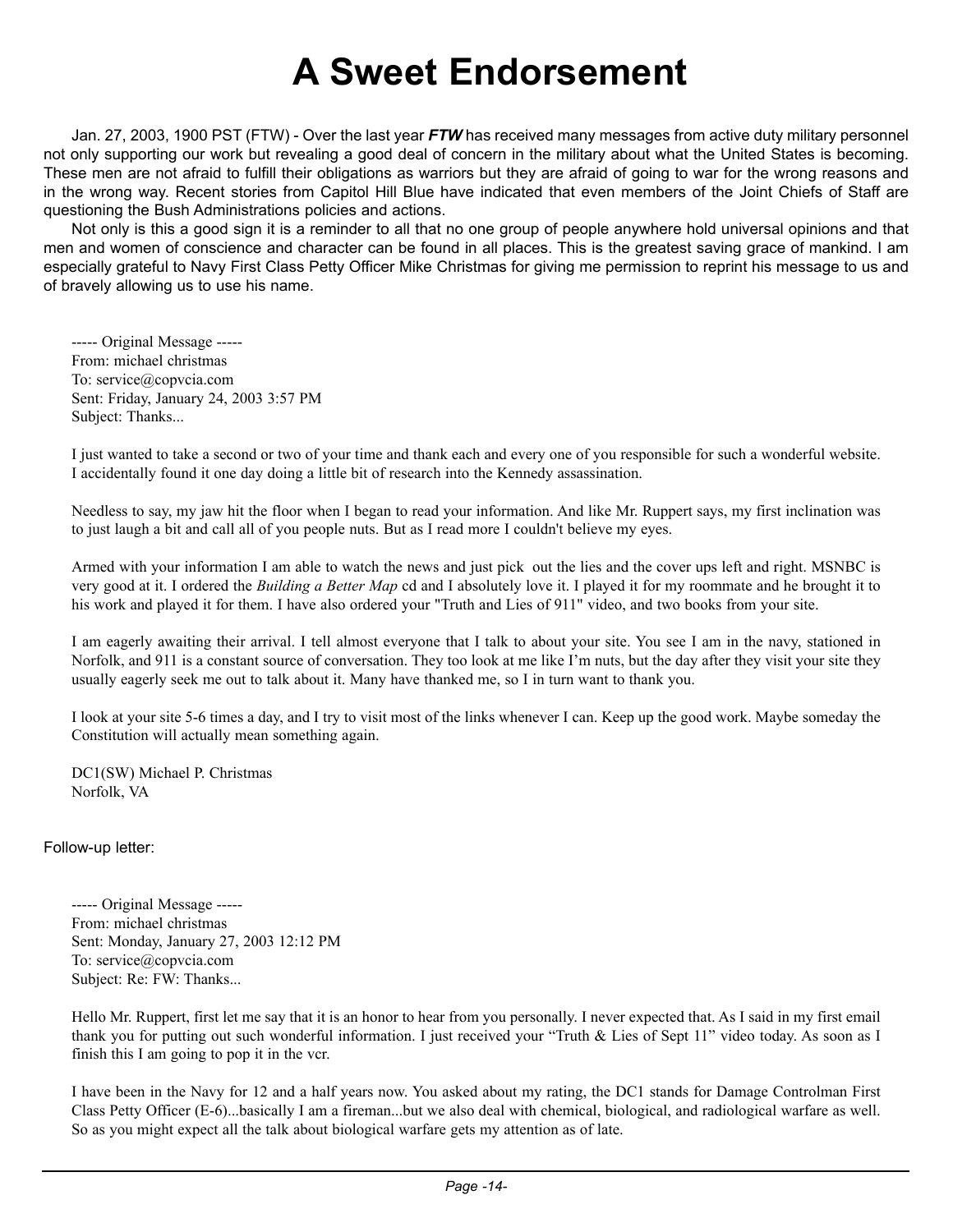I found it pretty interesting the other day when they showed that footage of the weapons inspector taking off the top of that "chemical" missile they "found" in Iraq the other day. One thing I can tell you is that if you even think that there are chemical weapons around, the last thing that you would do is take the top off the thing and look inside!!! Especially Nerve agent!! That just blew my mind.

I also have a book that I would like to recommend to you. Its called "Free For All" by Wendy Kaminer. Why she doesn't touch on the inconsistencies of 911, she does have some good things to say about its fallout considering our civil rights. Or I guess what I should say is what's left of our civil rights. you have my support sir for the work you do. And I will do what I can to spread the word about your site and your work.

You know I remember taking an oath in which I said I would "support and defend the Constitution of the US against all enemies foreign and domestic".

Now how am I supposed to do that when our own government doesn't?

Very Respectfully, Mike Xmas.